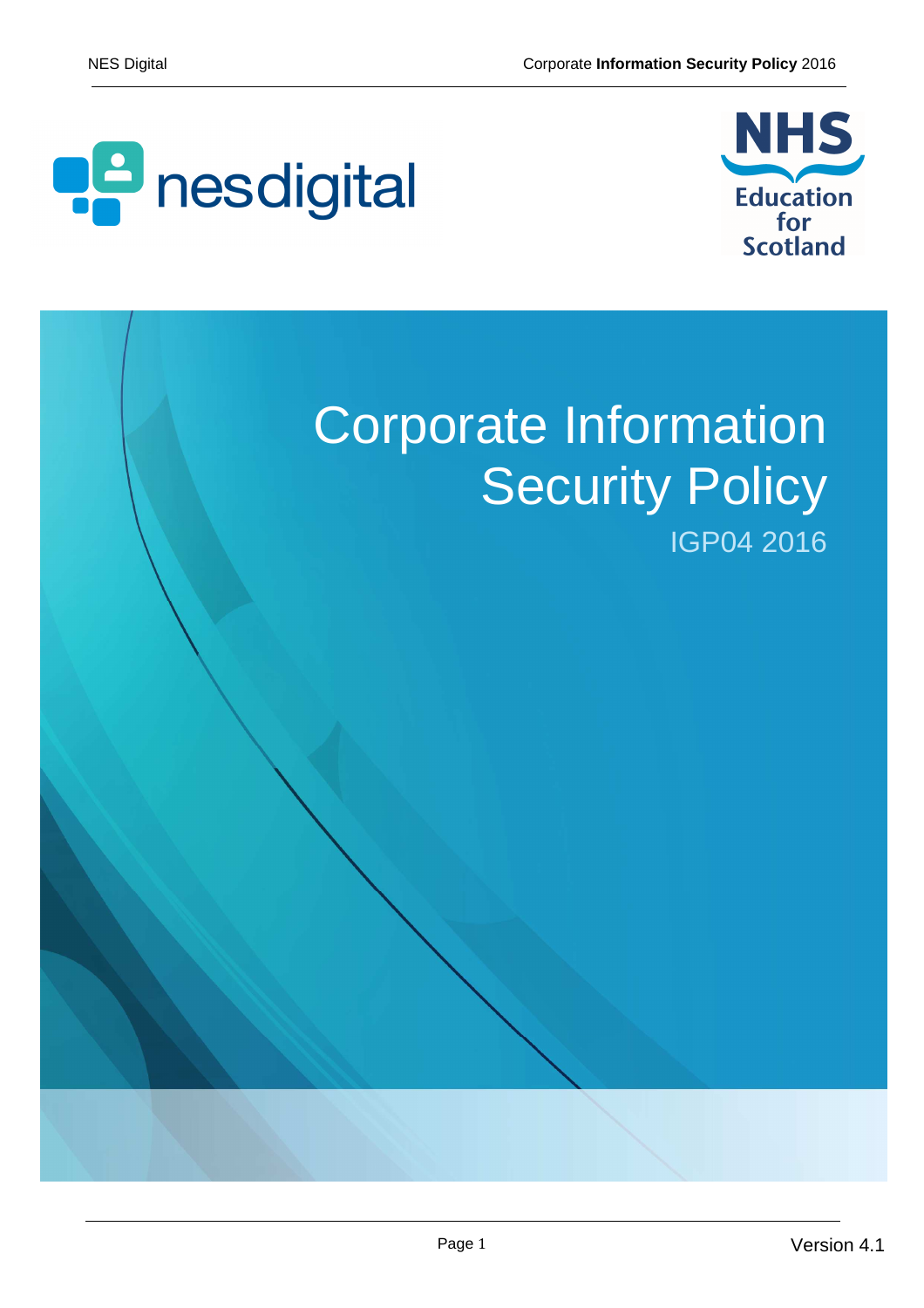# Corporate Information **Security Policy**

Version 4.1

#### **Frank Rankin**

Information Governance Manager NES Digital frank.rankin@nes.scot.nhs.uk



© NHS Education for Scotland 2016. You can copy or reproduce the information in this document for use within NHSScotland and for non‑commercial educational purposes. Use of this document for commercial purposes is permitted only with the written permission of NES.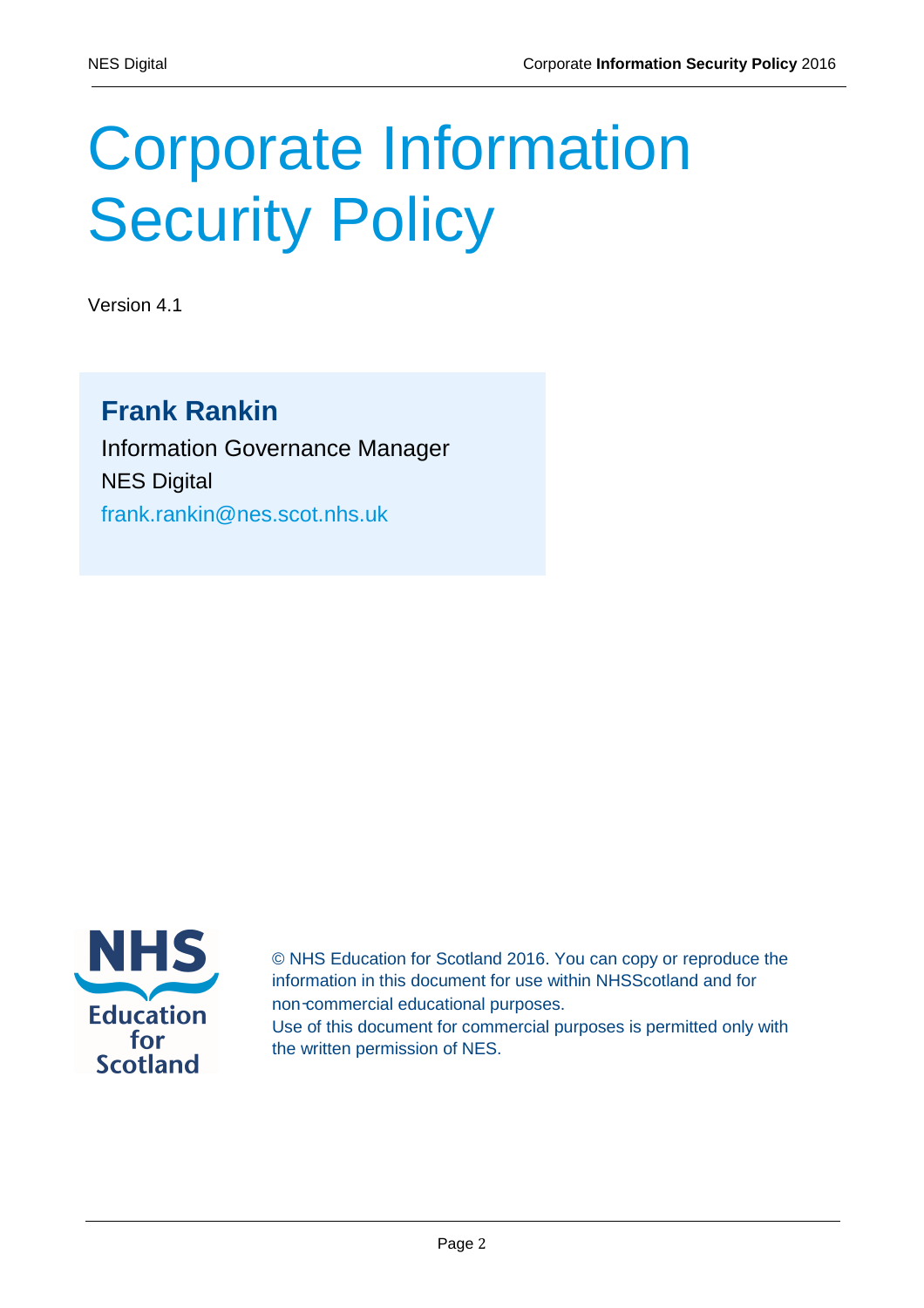### **Contents**

#### $\overline{3}$

| $\textbf{Scope}~\&~\textbf{Applicability}.\textcolor{red}{\textbf{Output}} \vspace{-0.05cm} 4$ |  |
|------------------------------------------------------------------------------------------------|--|
|                                                                                                |  |
|                                                                                                |  |
|                                                                                                |  |
|                                                                                                |  |
|                                                                                                |  |
|                                                                                                |  |
|                                                                                                |  |
|                                                                                                |  |
|                                                                                                |  |
|                                                                                                |  |
|                                                                                                |  |
|                                                                                                |  |
|                                                                                                |  |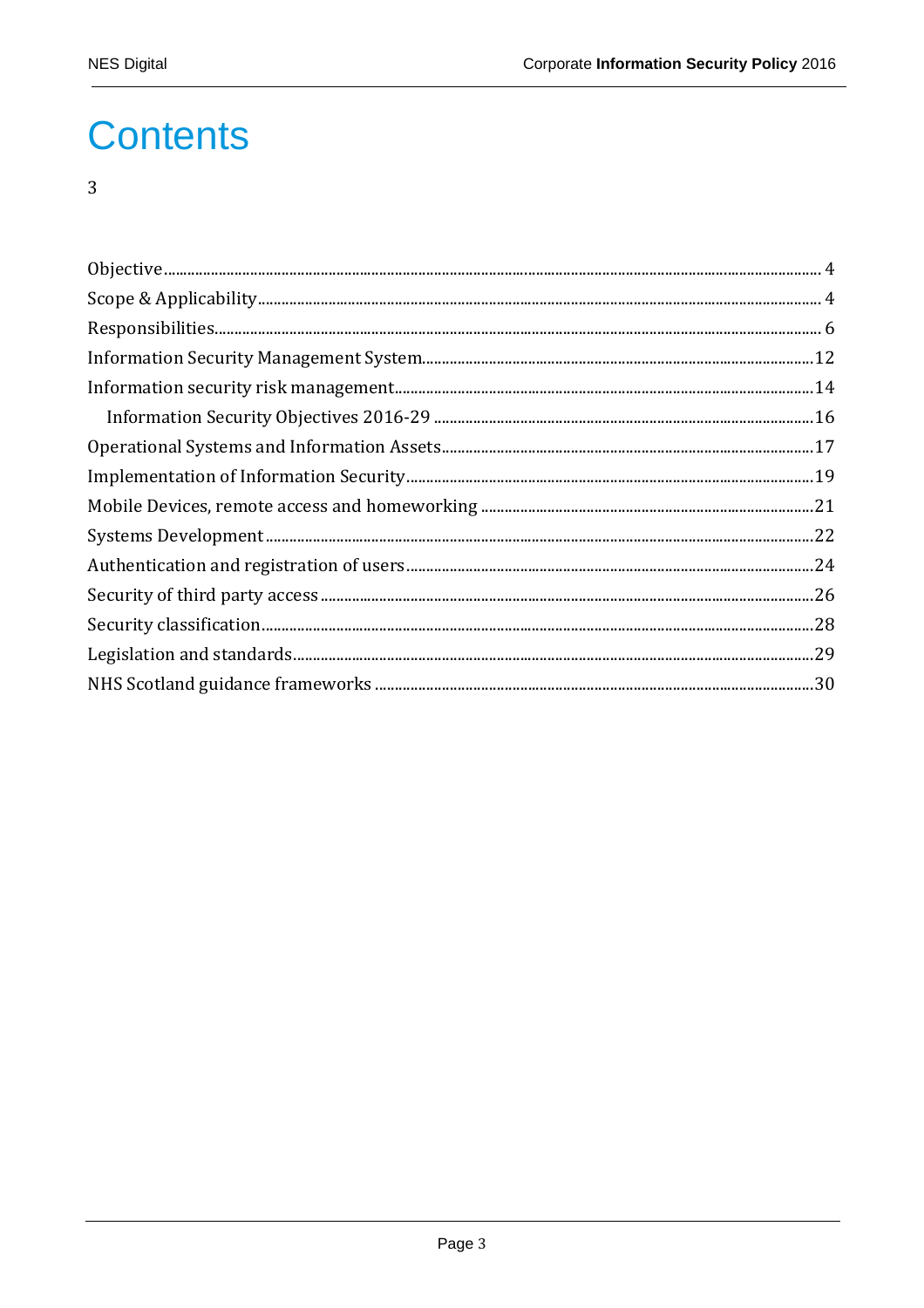### **Objective**

The objective of this policy is:

- to ensure the Confidentiality, Integrity and Availability of all NES information assets
- to protect NES information assets from threats, internal or external, deliberate or accidental, and
- to reduce information risk by reducing the likelihood and/or impact of information security incidents.

This policy sets out clear management direction and support for information security at NHS Education for Scotland (NES) in accordance with business requirements, legislation, regulations, standards and guidance. [ISO/IEC27001:2013 5.2]

NES is committed to satisfying the requirements of ISO/IEC27001:2013 and the NHSScotland Information Security Policy and guidance in meeting its information security objectives. [ISO/IEC27001:2013 5.2c]

# Scope & Applicability

The policy applies to information in any format or medium held on NES premises, equipment and infrastructure, on cloud or other hosted environments, or held by NES employees or third parties on behalf of NES.

This policy applies to all users who undertake work for NES or use any part of the IT infrastructure, whether as an employee, a student, a volunteer, a contractor, partner agency, external consultant or 3rd party IT supplier.

All NES information assets must be properly safeguarded against breaches of confidentiality, integrity and availability.

To achieve this, the following measures will be in place with respect to matters relating to information assurance:

• Management will actively support information assurance initiatives, ensure they remain abreast of the risks to information assets and champion the continual improvement of information security at NES.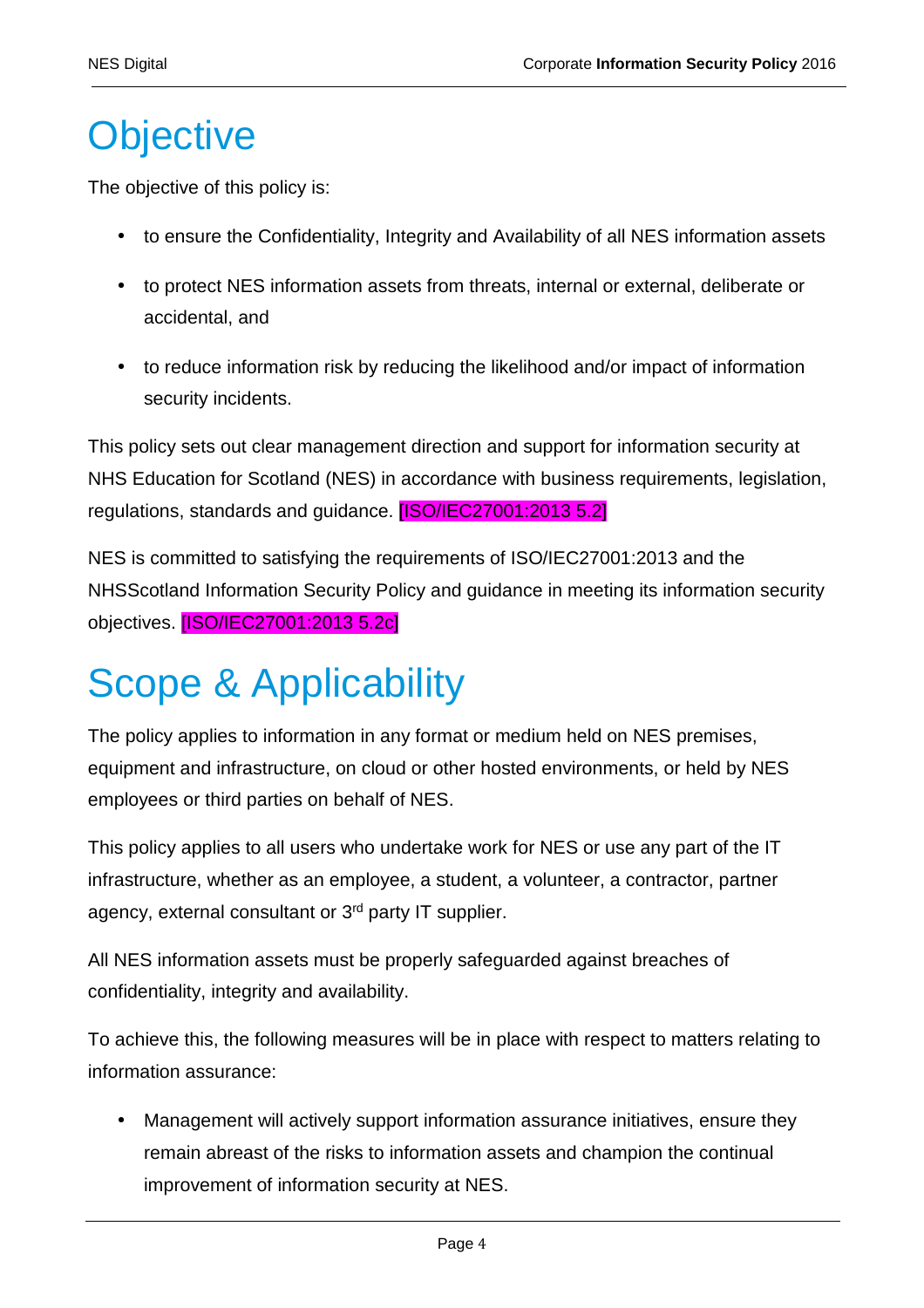- Information Security Policy, objectives, activities and improvements will be aligned with the business objectives and organisational culture of NES and meet the requirements of ISO27001.
- A risk based approach to Information Security will be maintained enabling informed decisions on information security initiatives and ensuring that budget and resources are focussed appropriately. These security initiatives will meet the following objectives:
	- o Prevention of incidents via the identification and reduction of risks
	- o Where possible, detection of incidents before damage occurs
	- o Recovery from incidents via containment and repair of damage and prevention of reoccurrence
	- o Information security will be promoted at all levels of the business through appropriate user awareness education and training
- An effective Information Security Policy and procedural environment will be maintained ensuring that;
	- o Regulatory and legislative requirements are met, including compliance with the Data Protection Act 1998, EU General Data Protection Regulation 2016 and any successor legislation [ISO/IEC27001:2013 18.1.1]
	- o All information assets are protected against unauthorised access and disclosure
	- o Confidentiality of information will be assured
	- o Integrity of information will be maintained
	- o Business requirements for availability are met as far as possible
	- o Breaches of security both actual and suspected are reported and investigated
	- o Ownership of information assets is identified and recorded. [ISO/IEC27001:2013 8.1.2]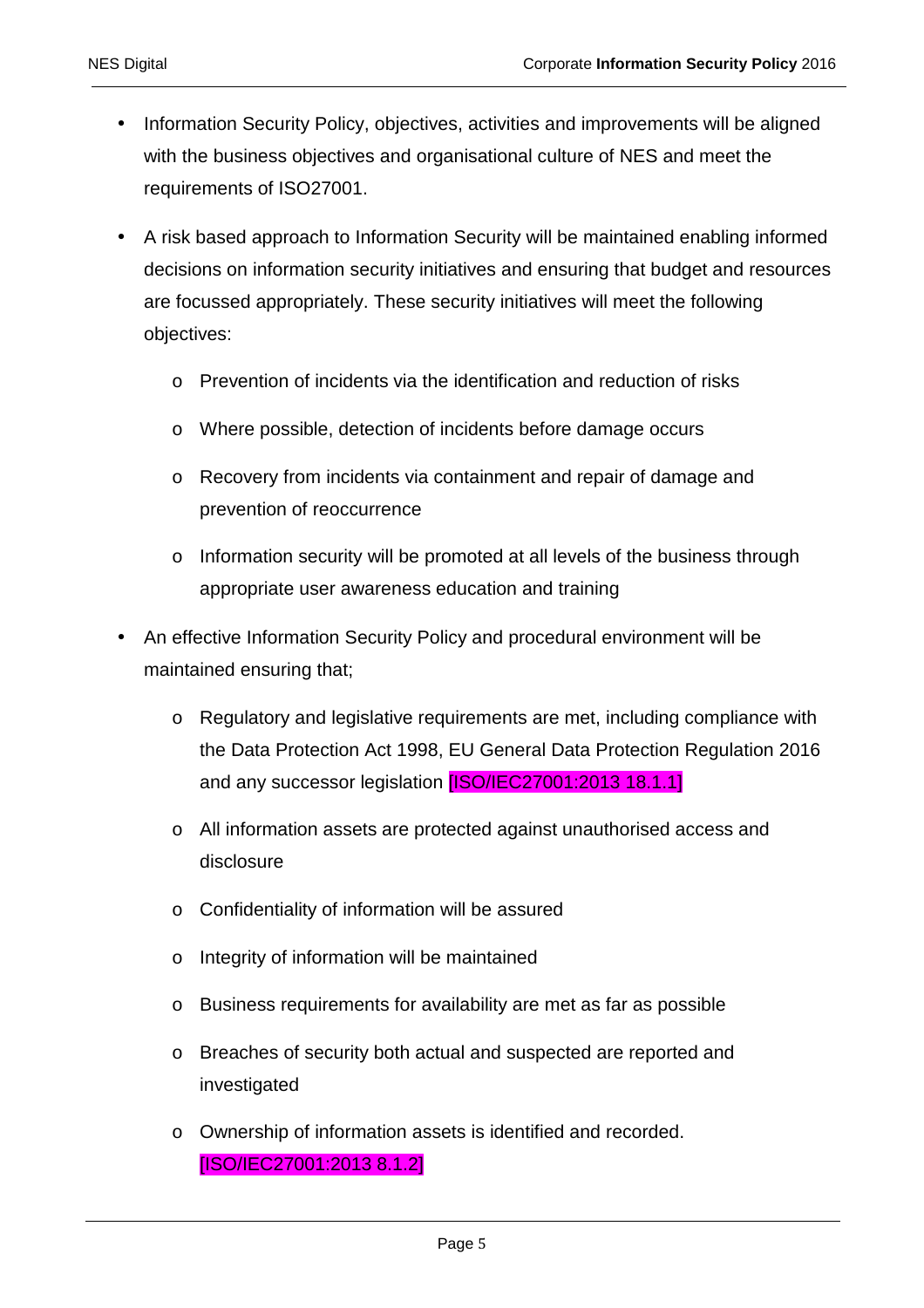### Responsibilities [ISO/IEC27001:2013 6.1.1c]

Final accountability for the secure operation of all systems used to store information assets in NES is vested in the **Chief Executive**. This responsibility is delegated to all staff developing, introducing, managing and using information systems throughout the medium of this policy. The Chief Executive will ensure that:

- A NES-wide information security management system is established that integrates effectively into other relevant functions.
- Resources needed for the effective operation of the ISMS are available and is supported by Executive Group.
- A NES-wide information security policy is established, appropriate to the needs of NES and aligned with the NHSS information security policy framework.
- The role of senior information risk owner (SIRO)is assigned at executive level to ensure that the above is undertaken and performance on the ISMS reported to senior management at regular intervals.
- All the above is communicated to staff, business partners and the wider public to ensure that trust and confidence is maintained.<sup>1</sup>

The **Director of the NES Digital Directorate** has operational responsibility for all aspects of information governance, including information security arrangements and is the designated **Senior Information Risk Owner**.

The responsibility for overseeing the adequacy of NES arrangements for maintaining the confidentiality of patient identifiable information rests with the NES **Caldicott Guardian**. [ISO/IEC27001:2013 18.1.4

The **NES Operational Leadership Group** has the responsibility to review and approve user-focussed Information Security guidance and protocols. **[ISO/IEC27001:2013 5.1.2c]** 

The **Senior Information Risk Owner** has the responsibility to review and approve corporate or technically-focussed Information Security policies.

 $\overline{a}$ 1 NHS Scotland Information Security Policy 2015, section 1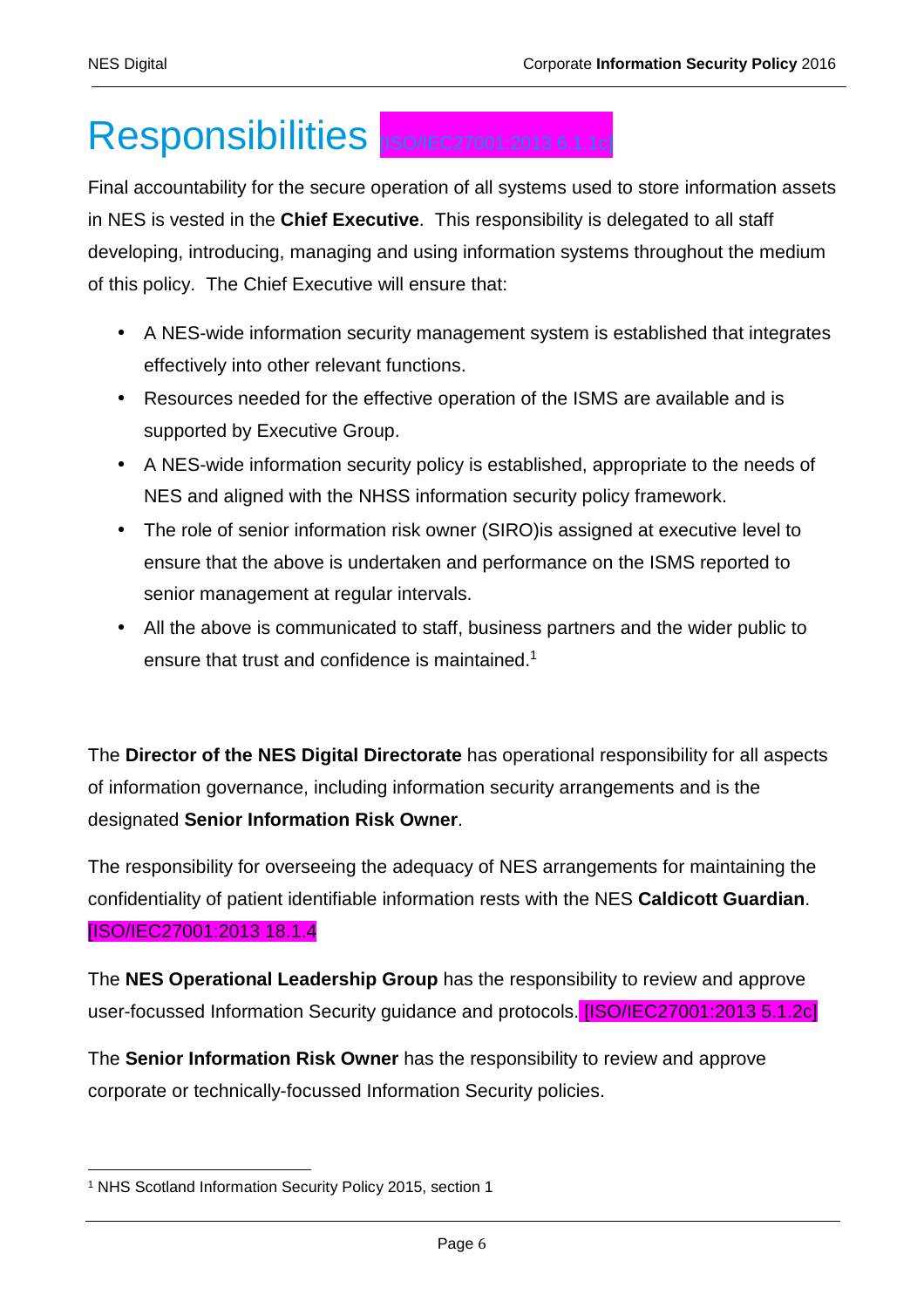The **Director of the NES Digital Directorate** has the responsibility to ensure that:

- NES IT infrastructure, development and service delivery practice supports and enables all relevant Information Security policies to be implemented.
- NES Digital Directorate staff work within a clear information security framework which is documented and regularly reviewed.

**Corporate Digital Services** has the responsibility to ensure that:

- As far as possible, IT systems and assets are held in secure areas that provide protection from unauthorised access and environmental threats such as fire, flood and loss of power and that relevant risks are registered and managed.
- All information assets are securely removed before equipment is re-allocated or sent for secure disposal/destruction under contract by an authorised recycling service.
- Protection against malicious code is operating on all networked devices, workstations, servers and data exchange systems.
- Incoming data (including data held on IT media, e-mail and Internet downloads) is scanned for malicious code before installation or use.
- Back-up and recovery procedures are in place and tested.
- The recording and monitoring of interaction with external IT systems is supported as required.
- All technical and procedural controls mandated under this policy are timeously and effectively implemented.
- Ensuring 3<sup>rd</sup> party connections comply with the Scottish Wider Area Network code of connection
- Provide appropriate assistance, advice and access to the Information Governance Manager to facilitate the monitoring and audit of systems and processes.

#### **Third Parties**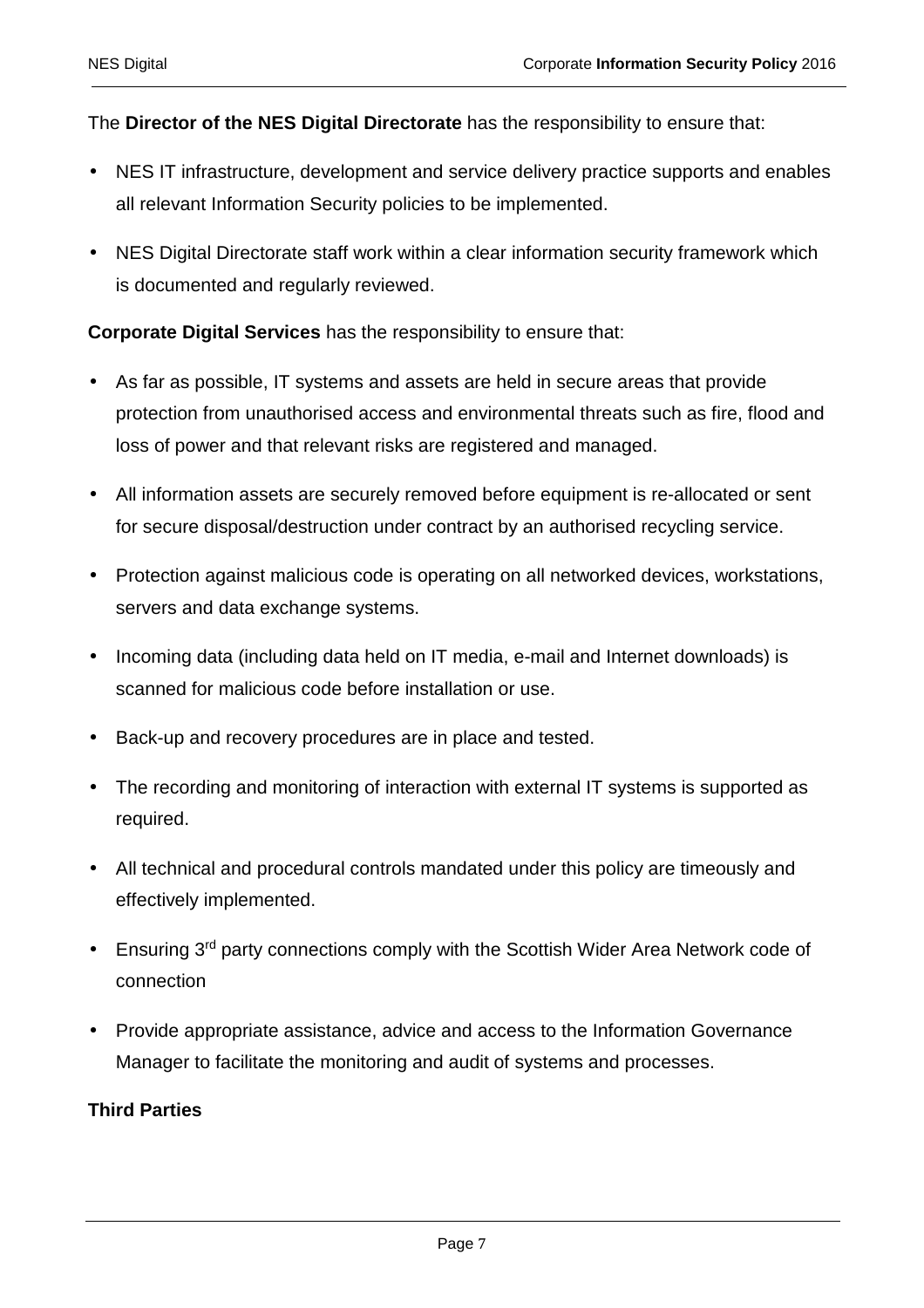NES and external organisations need to share information with each other and, in some cases, allow access to IT resources. Information sharing brings with it increased risk to the security of the data and the systems on which it is held. Before allowing third party access to NES networks, a **risk assessment** will be carried out by the Director of the NES Digital Directorate to establish the level of risk and to identify any necessary counter-measures before access can be authorised.

Access to information assets by third parties will only be allowed when the appropriate security measures have been implemented and an agreement has been signed defining the terms for the data sharing. **[ISO/IEC27001:2013 8.1.3]** 

Any trusted third party with direct access to NES systems is responsible for compliance with this policy and any other relevant policies and procedures and must only access information within the terms of their authorisation and only for the purposes and tasks agreed by NES.

**Cloud Service Providers** contracted by NES to provide infrastructure, platform or software as a service will be responsible for:

- Maintaining the security of the Cloud services to current industry standards and best practice, including the UK Government Cloud Security Principles and the Cloud Security Alliance Cloud Control Matrix
- Providing NES with reporting, monitoring and audit information and opportunities, adequate for NES to be assured of the security of our assets and systems. [ISO/IEC27001:2013 8.1.3c]
- Providing evidence to NES of current independently certified compliance in their business processes against ISO27001:2013.
- Providing advice and support to NES on our responsibilities as service users in maintaining the security of the Cloud services and assets.
- Compliance with any contract terms or data processing agreement terms placed on them by NES.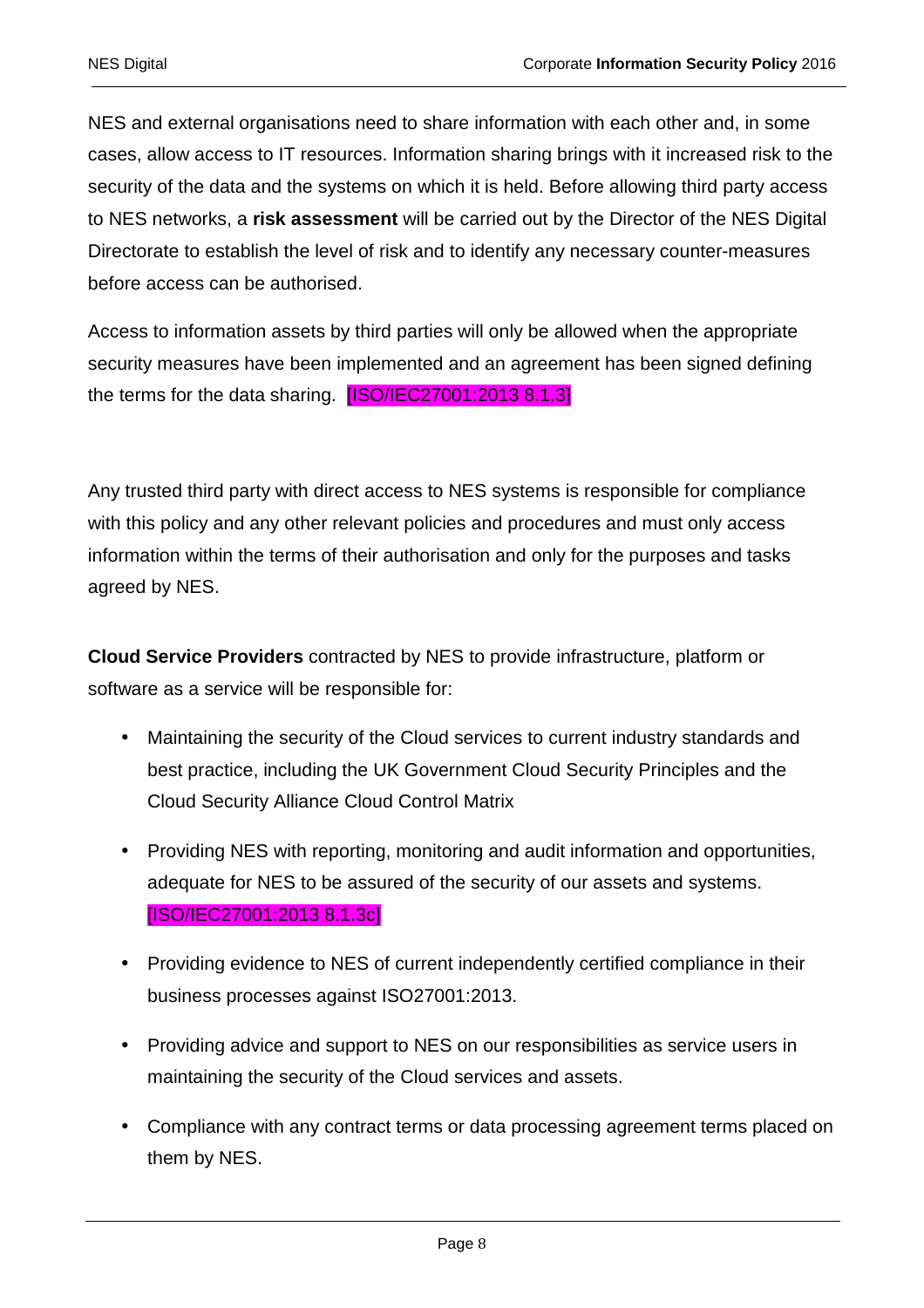The **Information Governance Manager** is the designated data protection officer and will ensure that:

- A register of NES corporate information assets is maintained. The register will record data owners and designate those assets that are confidential or sensitive as defined in Data Protection legislation and Caldicott guidelines. [ISO/IEC27001:2013 8.1.2]
- Queries about handling personal information are promptly dealt with.

The Information Governance Manager is also the information security officer responsible for the maintenance of the Information Security Management system and for advising, monitoring and reporting on the implementation of and compliance of all Information Security Policies. This includes but is not limited to:

- Ensuring that the Information Security Policies are promoted and implemented throughout NES;
- Assisting asset owners to determine the level of security required for new information systems or assets;
- Assisting asset owners in conducting risk assessments on information assets;
- Reporting on the state of information security within NES to management and, where appropriate, to internal stakeholders and external authorities (Scottish Government and the Information Commissioner's Office); [ISO/IEC27001:2013 6.1.3c]
- Promoting compliance with relevant legislation and NHS Scotland Information security guidance;
- Raising staff awareness of their responsibilities and accountability for information security;
- Monitoring, recording, escalating and reporting actual or potential information security breaches, including reports to NHSScotland, Scottish Government and the Information Commissioner where necessary.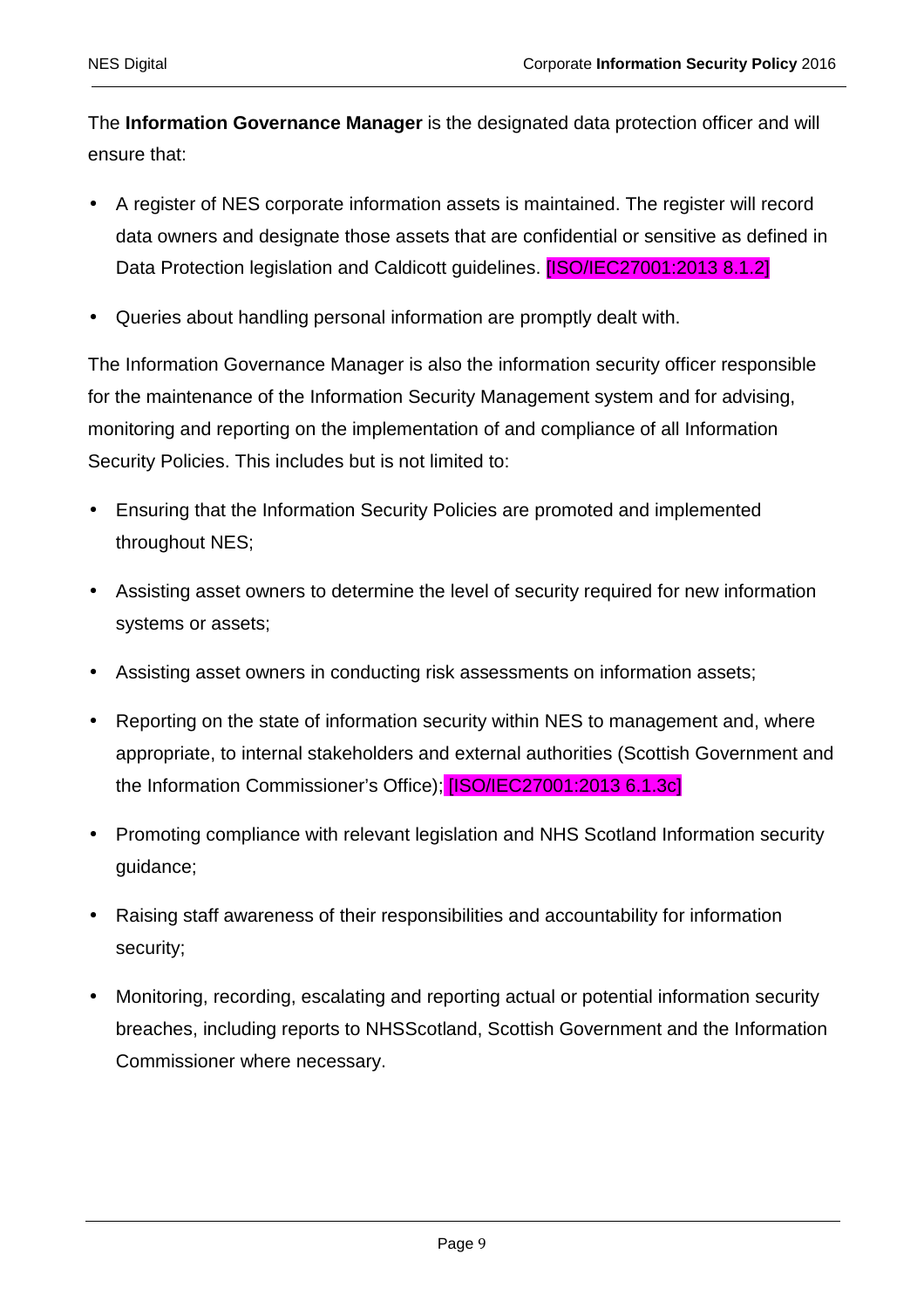**Information Asset Owners** are senior managers who have been identified as having primary responsibility for one or more corporate information assets. They have the following responsibilities:

- Ensuring that systems under their authority have appropriate security policies in place;
- Ensuring that staff with access to the systems under their authority are aware of their responsibilities for maintaining the integrity of those systems;
- Ensuring that any contracts, service level agreements or other outsourcing arrangements with third parties to provide systems or services affecting the asset contain appropriate information governance clauses and instructions;
- Providing assurance to the Senior Information Risk Owner regarding the management of information risk affecting their information asset(s).
- Advising the Information Governance Manager of significant changes to the information systems and assets under their authority.

**Line Managers** have the following responsibilities:

- Managers will notify the Digital Directorate immediately of changes to staff personnel so that IT access can be provided and withdrawn in a controlled and auditable manner;
- Managers will notify the administrators of corporate systems (such as risk, project or performance management, portals or training databases) of any relevant changes to staff personnel so that system access can be provided and withdrawn in a controlled and auditable manner;
- Managers will ensure that all current and future staff are trained in their personal information security responsibilities, appropriate to their role;
- Managers will ensure that any staff who use IT systems/media are trained in their secure and appropriate use;
- Managers will ensure that no unauthorised staff are allowed to access any of NES IT systems;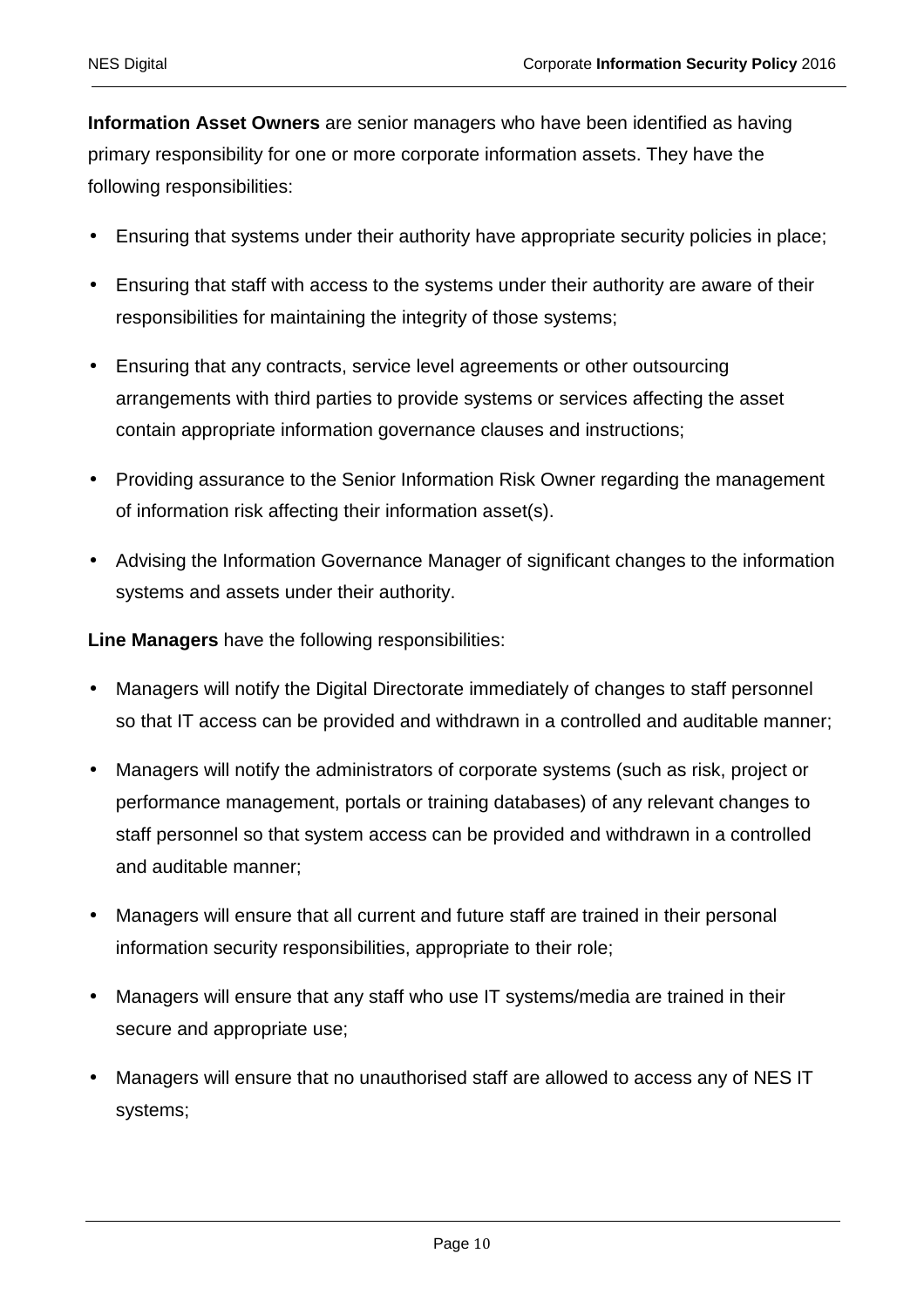- Managers will determine which staff should be given authority to access specific IT systems. The level of access to IT systems will be based on job function need, irrespective of status;
- Managers will implement procedures to minimise NES exposure to fraud/theft/disruption of its IT and information assets;
- Managers will ensure that key documentation is maintained for all critical job functions to ensure Departmental business continuity in the event of staff unavailability.
- Line Managers will ensure that staff handling personal information understand that they are contractually responsible for following good data protection practice and are appropriately trained to do so.
- Managers will ensure that staff receive training appropriate to their roll and complete any required mandatory Information Governance training.

#### The **Human Resources Directorate** will ensure that:

- Adequate background checks are carried out on applicants for employment with NES, appropriate to the role and in compliance with current NHSScotland guidelines.
- All employment contracts contain appropriate terms for confidentiality and information security.

#### **All Staff**

All staff entrusted with access to NES information assets have a responsibility to ensure that their actions fully conform to this and related policies, NHSScotland standards and legal requirements as set out in the NES User Information Security Policy.

Any NES employee who develops or acquires an information system has a responsibility to ensure they notify and register the system with the Information Governance Manager before the system is made operational. In addition, the authority to conduct this work must be sanctioned by the Director of the NES Digital Directorate in the first instance.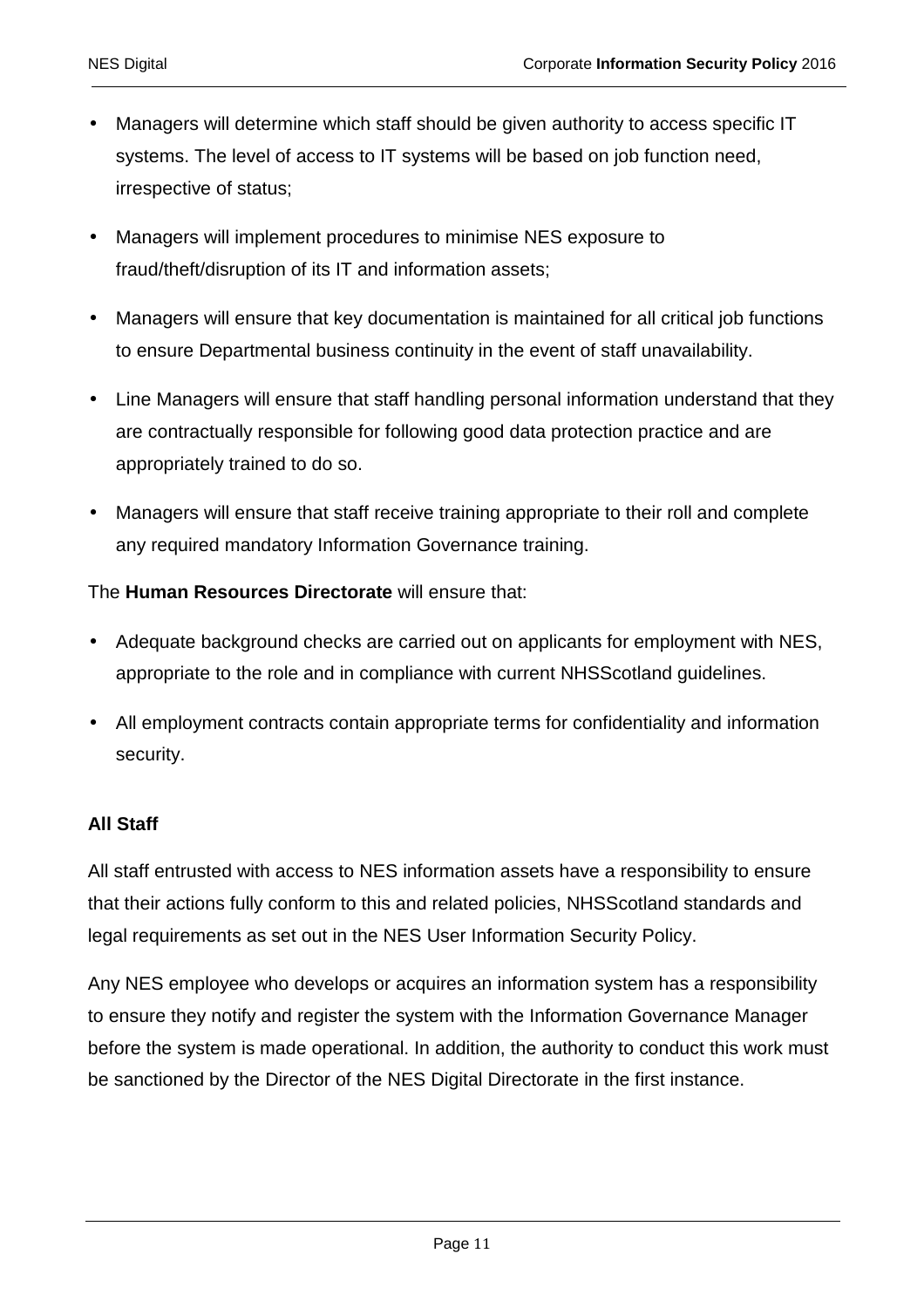### Information Security Management **System**

NES shall maintain an Information Security Management System, the scope of which shall be all staff of the Digital Directorate and all assets and services managed or delivered by the Digital Directorate. [ISO/IEC27001:2013 4.3]

NES is committed to continual improvement of the ISMS through regular management review and the audit process. **[ISO/IEC27001:2013 5.2d]** The SIRO-chaired Top Management Group will conduct a management review of the ISMS at planned intervals to ensure its continuing suitability and effectiveness. This will be measured against the NES and NHSS Information Security Policy Framework. Such review will include consideration of:

- Status of actions from previous management reviews.
- Changes in external and internal issues which are relevant.
- Non-conformities in the ISMS and preventative/corrective actions.
- Monitoring and measurement of results.
- Audit results.
- Results of high-level or significant risk assessment and risk treatment plans.
- Feed-back from interested parties including patients.
- Significant security incident reports at Board and national level.

The outputs of the management review shall include decisions related to continual improvement, opportunities and any changes needed to the information security management system. [ISO/IEC27001:2013 9.1, 5.1]

NES Digital Directorate will respond appropriately when nonconformity is identified - over and above any regular audit and management review - and act to deal with it including change to the information security management system.

NES recognises the circular nature of the ISMS: to plan, do, check and act to achieve continual improvement.<sup>2</sup>

 $\overline{a}$ 2 IG4 NHS Scotland Information Security Policy Framework 2015-17, s 9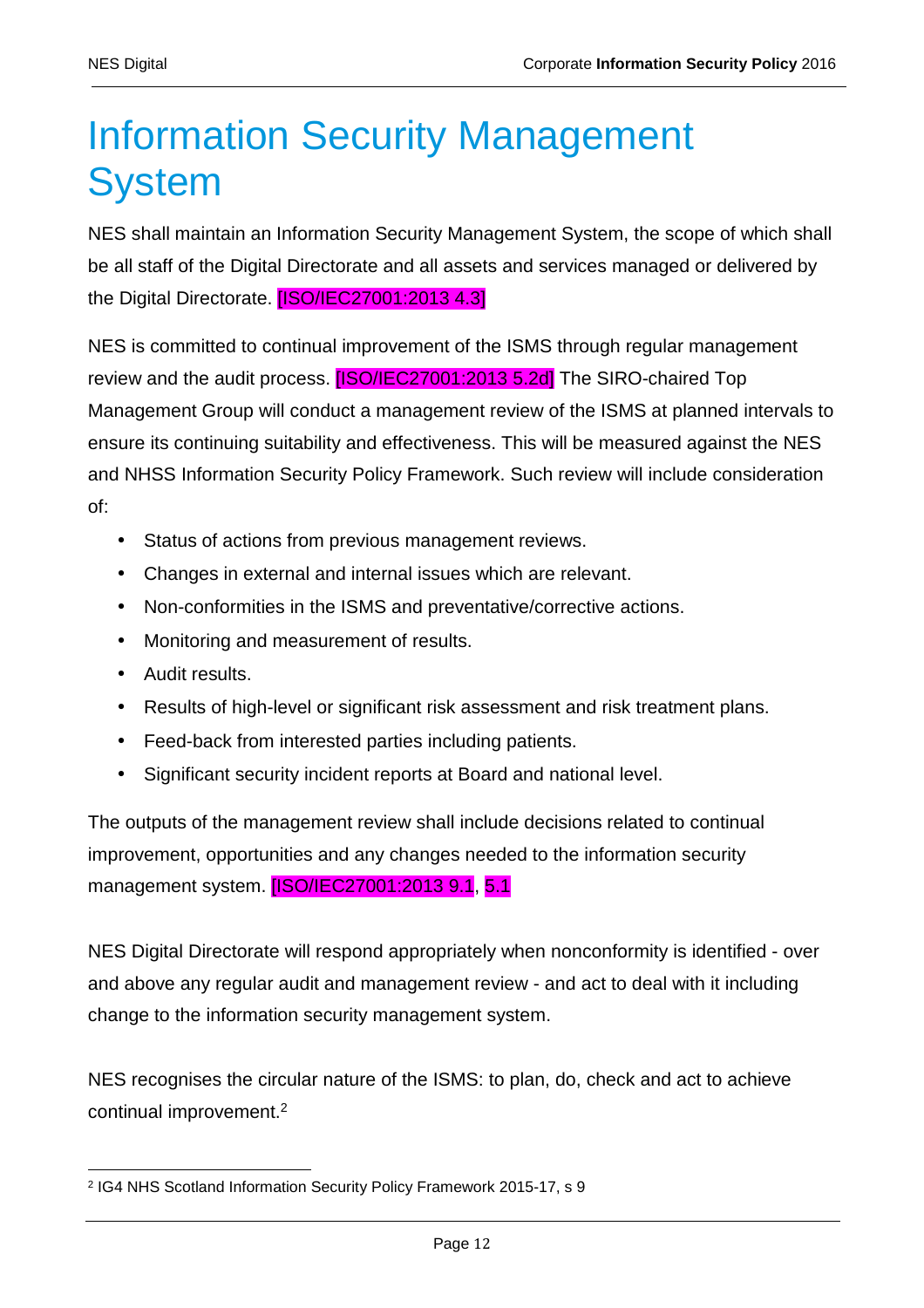The Information Security Officer will ensure that NES shall conduct internal audits<sup>3</sup> at planned intervals that provide information on whether the ISMS conforms to the requirements of ISMS as planned and implemented. The audit shall:

- Work per an agreed frequency (e.g. annual).
- Define the scope of the audit and criteria.
- Be carried out by colleagues who are qualified, objective and impartial.

Where appropriate, the IS audit activity will operate in liaison with the internal audit function.

 $\overline{a}$ <sup>3</sup> NHS Scotland Information Security Policy 2015, section 8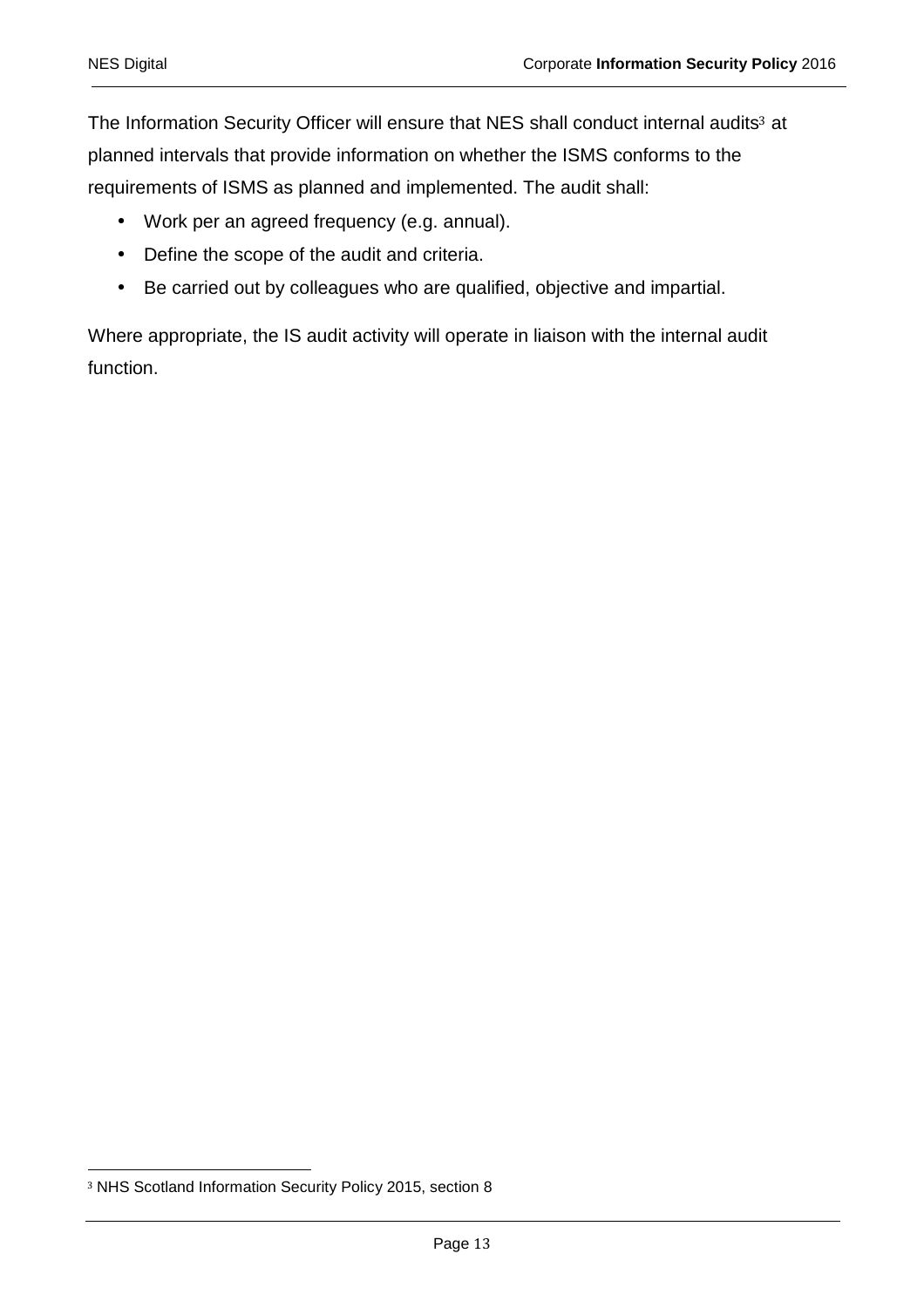## Information security risk management

NES will adopt and consistently apply an information security risk treatment process that:

- Selects appropriate information security risk options for the information risk assessment results.
- Determine all the controls that are necessary to treat the information security options.
- Ensures that all the Reference control objectives and control types cited in ISO-27001 are considered and verify that none have been omitted.
- Ensures that the relevant NHSS National-level mandatory controls and standards are implemented including that of the Scottish Wide Area Network (SWAN).
- Ensures that significant incidents are reported as per national policy so that lessons learned reports feed into treatment plans.
- Ensures that the formal process of NHSS national accreditation is followed regarding systems/services that require it. It is the responsibility of the Board(s) or other organisations using the systems/services to complete the risk management and accreditation document set for the NHSS-wide accreditor.
- Considers all controls in NHSS National Guidance and implement as far as practicable.
- Considers all the controls cited in ISO27002
- Produces a statement of applicability that contains the necessary controls and justification for inclusions, exclusions and whether implemented.
- Considers any other control objectives and types over and above those in ISO-27001/2 that have applicability to the Board.
- Formulates an information security risk treatment plan.
- Obtains the risk owners' formal approval of the information security risk treatment plan and acceptance of the residual information security risks. Where non-NHSS organisations and suppliers are involved the Board shall seek agreement on which party is responsible for discharging the different components of the treatment plan.

NES will implement the agreed information security treatment plans and retain document evidence.<sup>4</sup>

 $\overline{a}$ 4 IG4 NHS Scotland Information Security Policy 2015, section 6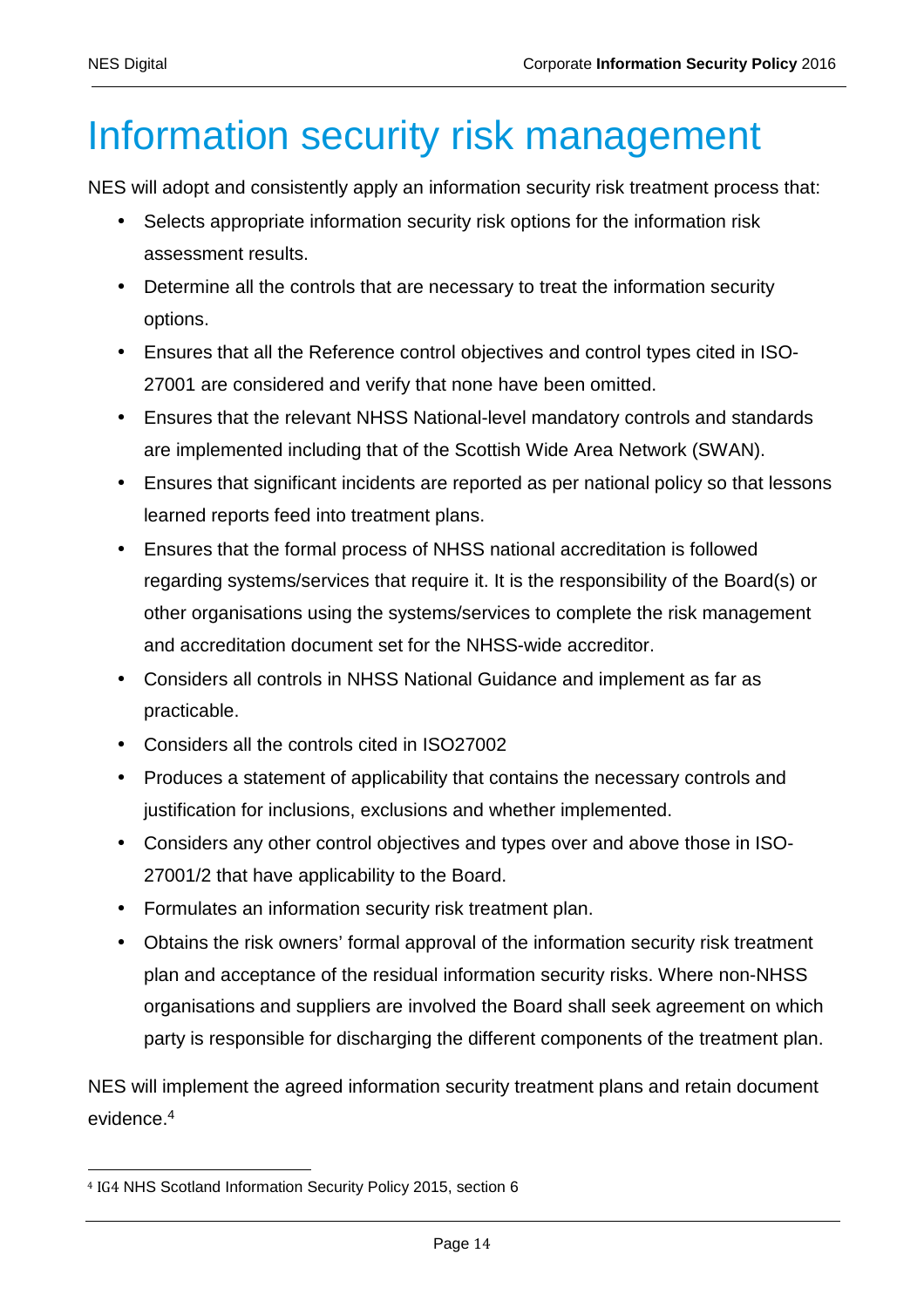The NES information security risk assessment process will apply the current NES Corporate Risk Management strategy to information assets and processes. [ISO/IEC27001:2013 6.1.2]

The Information Security Manager will maintain a Statement of Applicability (SOA) based on the controls set out in ISO27002:2013 and current NHSScotland policy<sup>5</sup>

Information risk assessments will be carried out on a corporate basis by the Information Security Manager against the areas identified in the SOA, and will be reviewed on an annual basis. Where changes to information processes or assets present new specific areas of risk, the Information Security Manager will assist Information Asset Owners in carrying out a risk assessment.

The identified risks and controls and the risk treatment plan (actions) will be recorded in the NES risk management system, the Integrated Planning and Performance System (IPPS), as Project-level risks, cross-referenced to the SOA. The risk treatment plan within IPPS will be approved by the Senior Information Risk Owner and Top Management Group on an annual basis. **[ISO/IEC27001:2013 6.1.3]** 

 $\overline{a}$ 5 IG4A NHS Scotland Information Security Framework Annex of Controls, 2015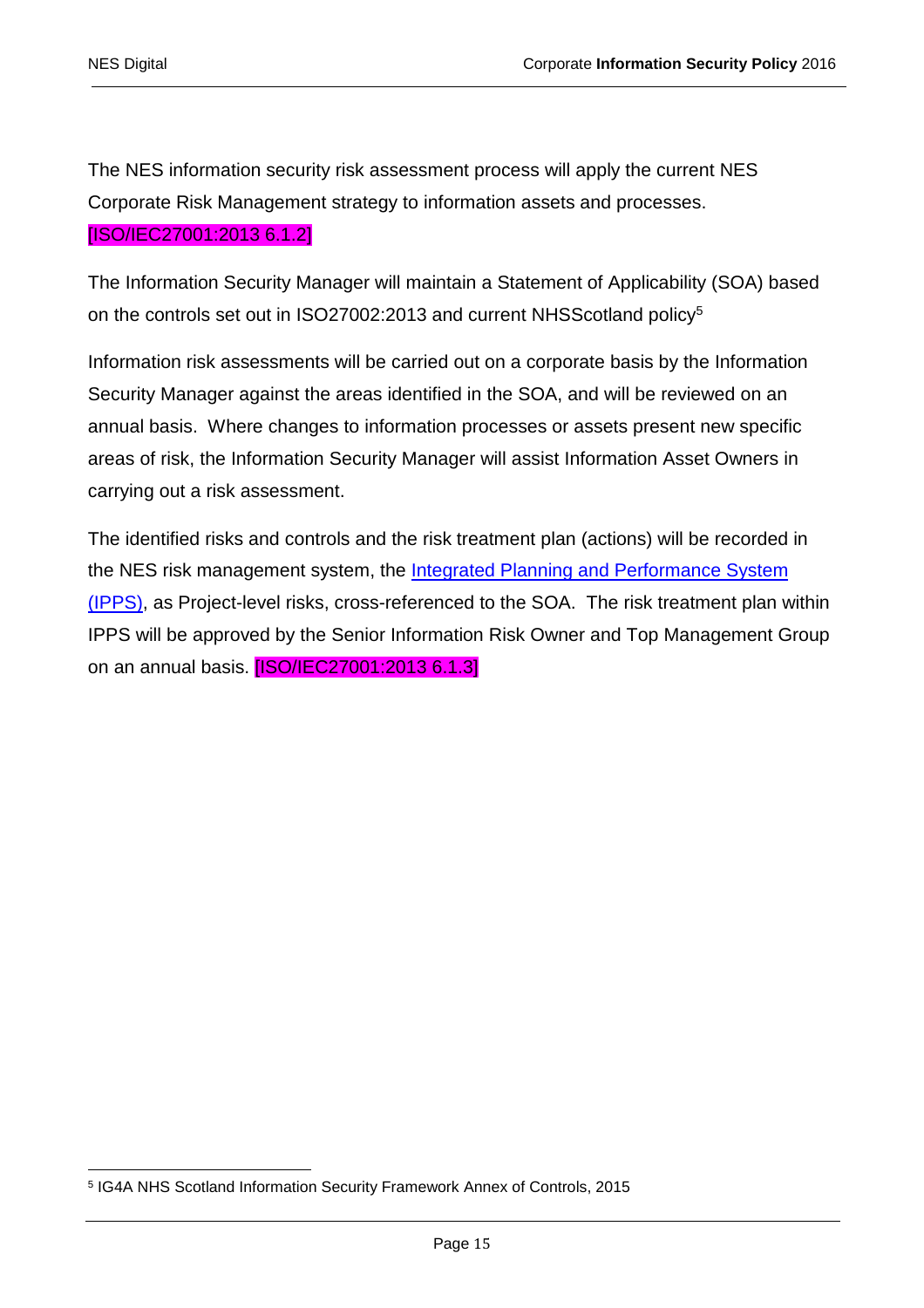### Information Security Objectives 2016-29

NES shall establish high level information security objectives for the entire organisation. These shall be aligned with:

- NHSS eHealth Strategy, so that the Information security function and ISMS support all seven strategic aims.
- NHSS/SG Information Governance Improvement Plan.
- The set of specific, measurable actions relating to information security to be undertaken at national level over a defined period as part of NHSS eHealth Programme.
- NES- specific actions that need to be undertaken, the planning, resources, timescale, persons responsible and how/when results to be evaluated.<sup>6</sup>

NES will have the **following objectives** for the ISMS [ISO/IEC27001:2013 6.2]:

- NES will have no information security incidents with an impact higher than "Minor" during 2016-2018.
- Fully implement July 2015-issued NHS Scotland Information Security Policy Framework by April 2017.
- Maintain and improve information security during Cloud migration, achieving ISO27001:2013 certification for NES cloud-based services during 2017.

 $\overline{a}$ <sup>6</sup> NHS Scotland Information Security Policy 2015, section 2.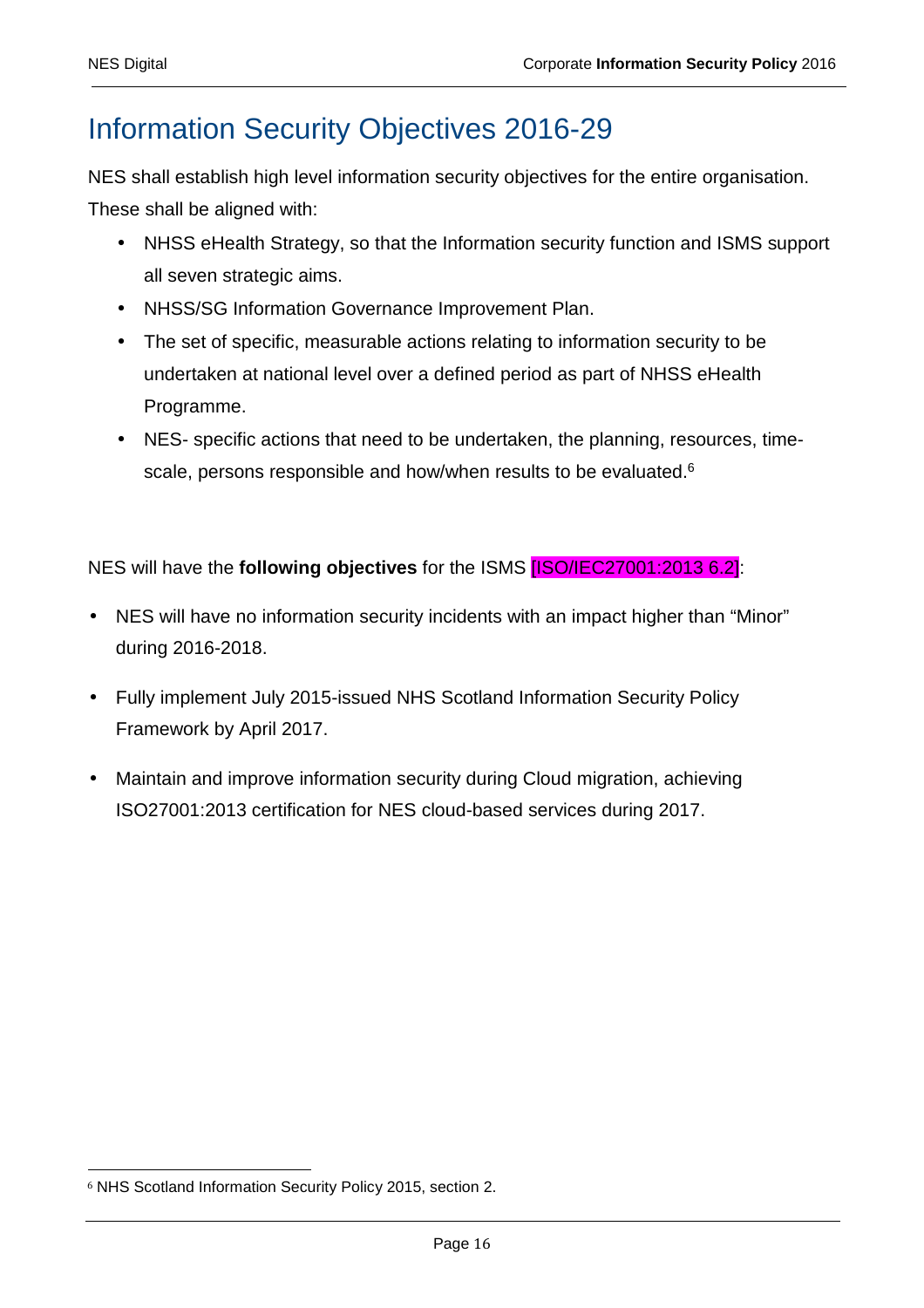### Operational Systems and Information Assets

#### **Confidentiality of systems and information assets will be maintained by ensuring that:**

- All NES staff and contractors are subject to confidentiality clauses in employment and procurement contracts.
- Only authorised NES staff (including temporary and seconded staff) and contractors will be granted access to information systems. Prior management authorisation must be obtained before equipment, information or software is removed from NES sites. [ISO/IEC27001:2013 11.2.5]:
- For highly sensitive (Category Red) data and documents, specific restrictions may be added to the site, folder or system.
- For access to NES information systems, each member of staff will be provided with a personal authentication identity. All transactions on such systems must be attributable and auditable to the user who conducts any transactions.
- Passwords must be defined in line with national NHSScotland standards and kept confidential.
- NES will provide managed web-enabled access to selected systems through Web services on a risk-assessed basis. Any other access to NES information systems from external networks and other types of communication link will only be permitted on an exception basis and will be subject to an additional layer of security, in line with national and NHSScotland remote connectivity standards and regulations.
- NES will control and monitor internal access to external networks and reserves the right to disconnect immediately, and if necessary, permanently any network connection involved in a breach of this or any other NES information security policy.
- NES will operate a clear desk policy. Staff must ensure that mobile computing devices and paper files or other media containing personal or sensitive information, are locked securely away when not in use.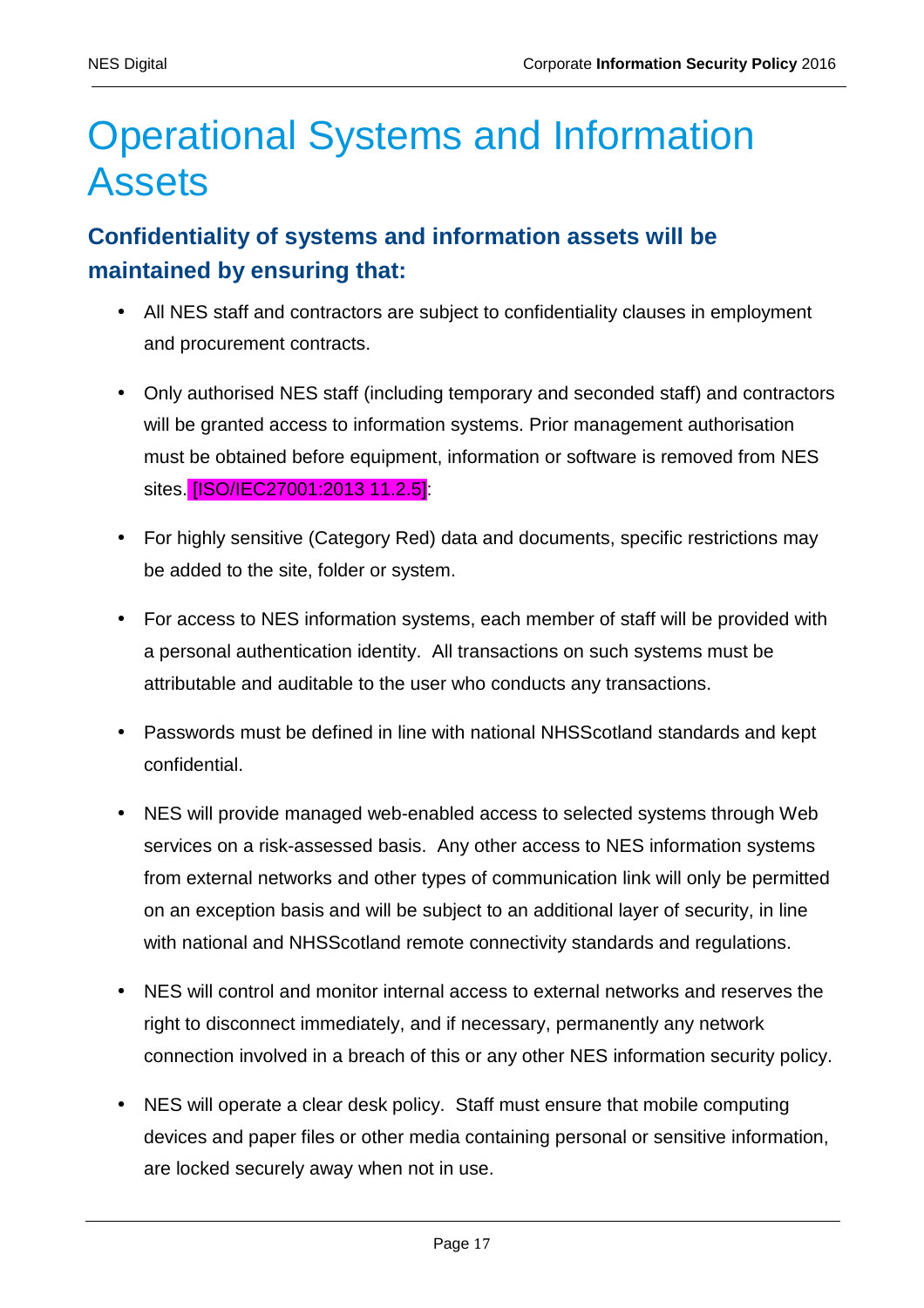• Staff must ensure that work stations are locked whenever they leave their desk.

#### **Integrity of systems and information assets will be maintained by ensuring:**

- All NES Information assets will operate in accordance with IT systems manufacturer specifications.
- Information Asset Owners will apply appropriate controls, checks, quality assurance processes and staff training to ensure the integrity and quality of data within the asset.

#### **Availability of systems and information assets will be maintained by ensuring:ISO27001:2013 12.3.1**

- Regular replications and/or backups are taken of all information systems and stored in a secure manner.
- Network servers are replicated at least once daily to a partner site and backed up after each working day in line with the Corporate Digital procedures.
- Backups are tested regularly to ensure that systems/files can be restored when required.
- Business Continuity/Disaster recovery plans are in place for all NES sites.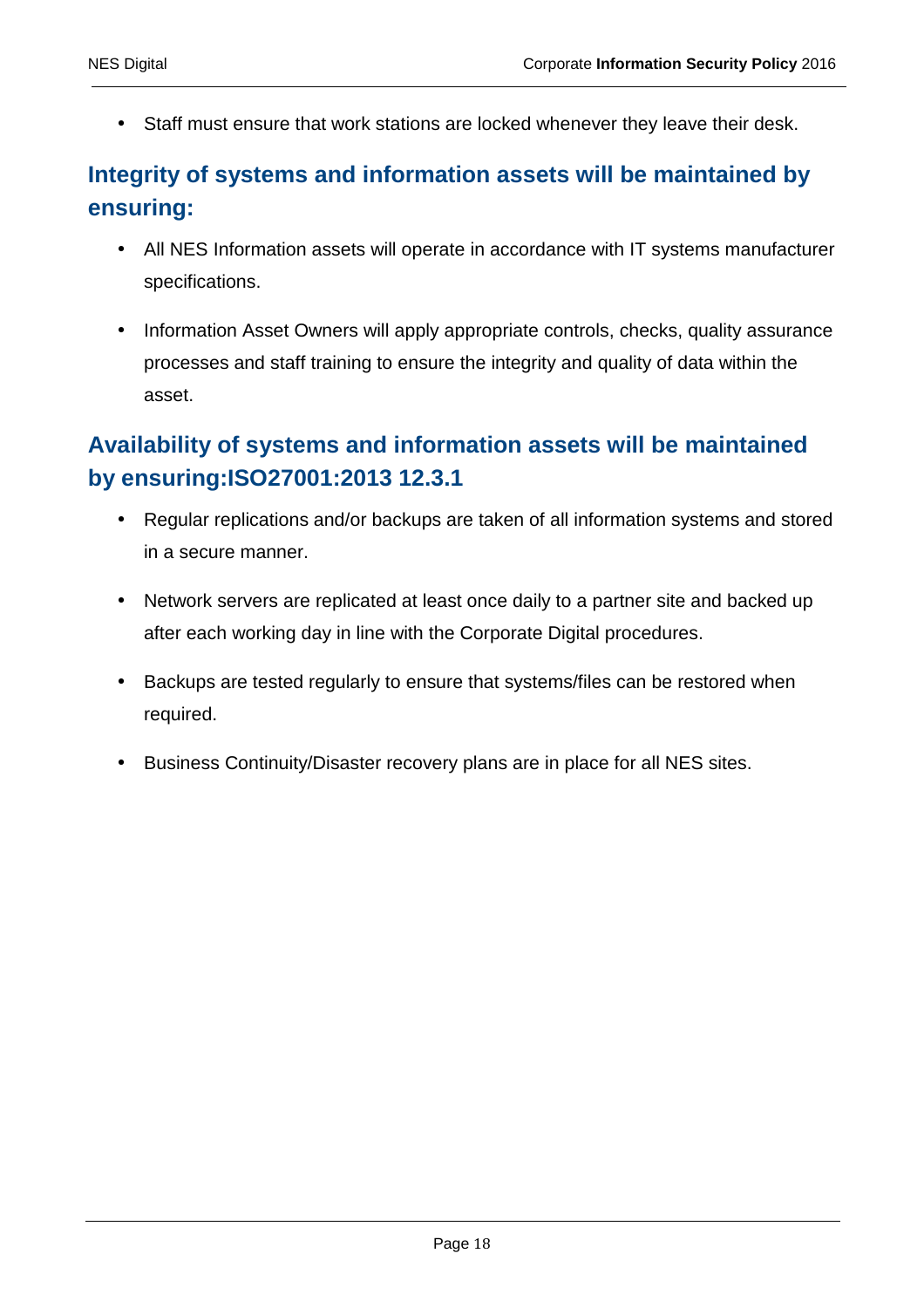# Implementation of Information Security

#### **Documentation of procedures**

Digital Directorate IT operating procedures should be documented and made available to all colleagues who need them.

The approved methods for recording and making available documented operating procedures are as follows:

- Digital Procedure documents in MS Word or PDF format stored within the Digital Directorate site in SharePoint Online
- Procedure documents stored within the designated area of OneDrive for synchronisation to the laptops of relevant team members
- The Secure Development Lifecycle Wiki page in SharePoint Online
- Knowledge Base entries within Service Now

#### **Segregation of duties** ISO27001:2013 6.1.2

NES will maintain the principle of segregation of duties to reduce the risk of misuse of information assets. Appropriate measures will be taken to ensure as far as possible that no single person can modify systems or assets without authorisation or detection. Measures will include:

- Initiation of a technical change event will be separate from authorisation (see change control procedures)
- Monitoring and logging (see below)
- Wherever the specific system permits, linking administrative rights to individual accounts, avoiding generic administration accounts.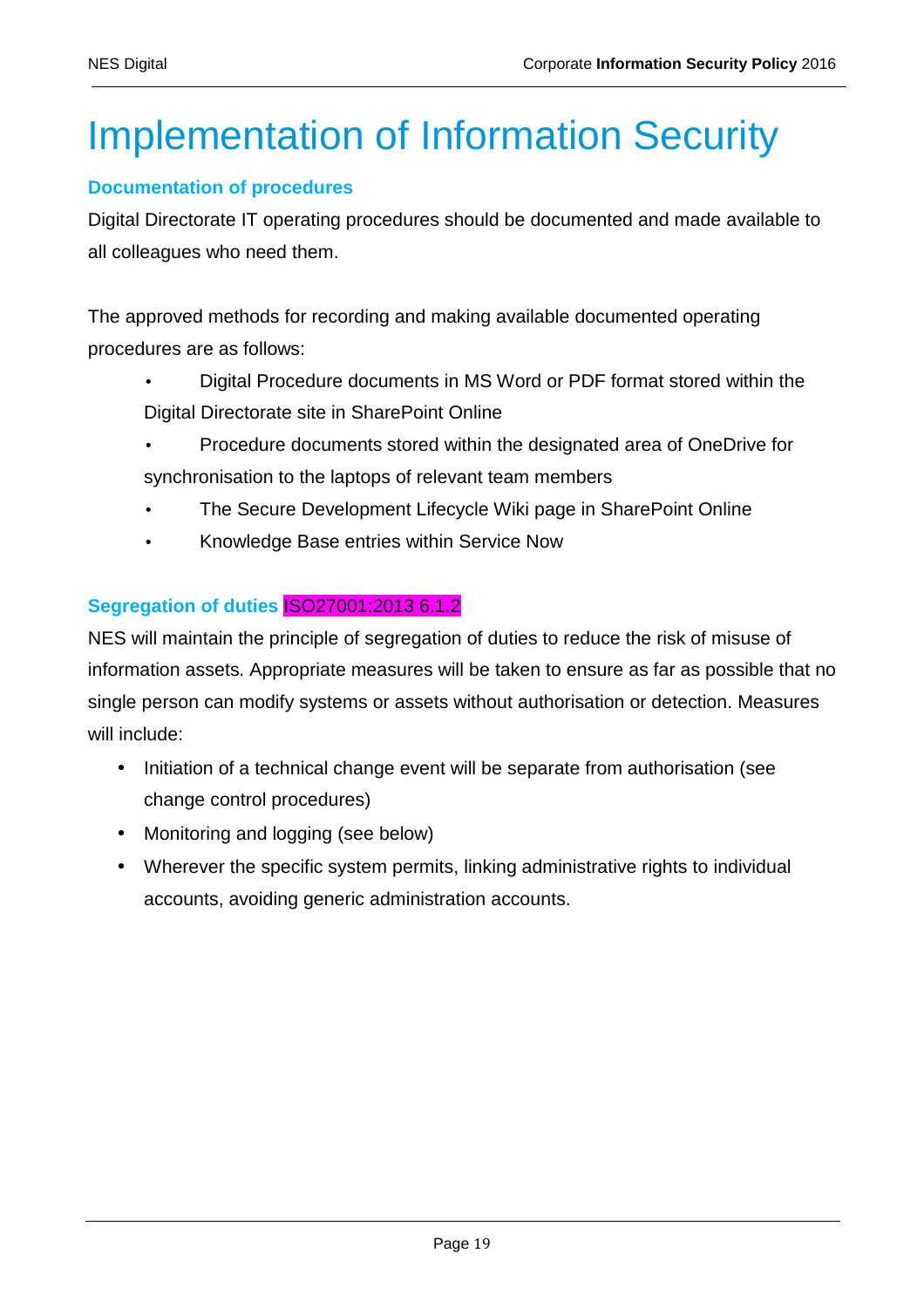#### **Information security in project management** ISO27001:2013 6.1.5

NES will address information security in the management of all relevant projects, whether technical, business or educational.

For development projects, the Microsoft Secure Development Lifecycle for Agile approach is integrated into the project management methodology.

For Corporate Digital Services, major projects, the Office 365 Planner app will be used to ensure an audit trail of all tasks, updates and actions taken.

For all other projects, project owners are required to consult the Information Governance team for advice on information security and privacy issues, risk-assessment and treatment.

#### **Separation of development, testing and operational environments**

NES Digital Directorate shall have appropriate separation between the technical environments where applications are developed/configured and tested and the live production environment.

For cloud based software-as-a-service, this separation is enforced by the provider.

For NES Development Teams see the Secure Development Lifecycle Wiki for further details of environment separation.

For on-premises software, the building and testing of applications carried out by the infrastructure and client technologies functions of Corporate Digital Services will be in development environment separate from the live production environment managed by client technologies.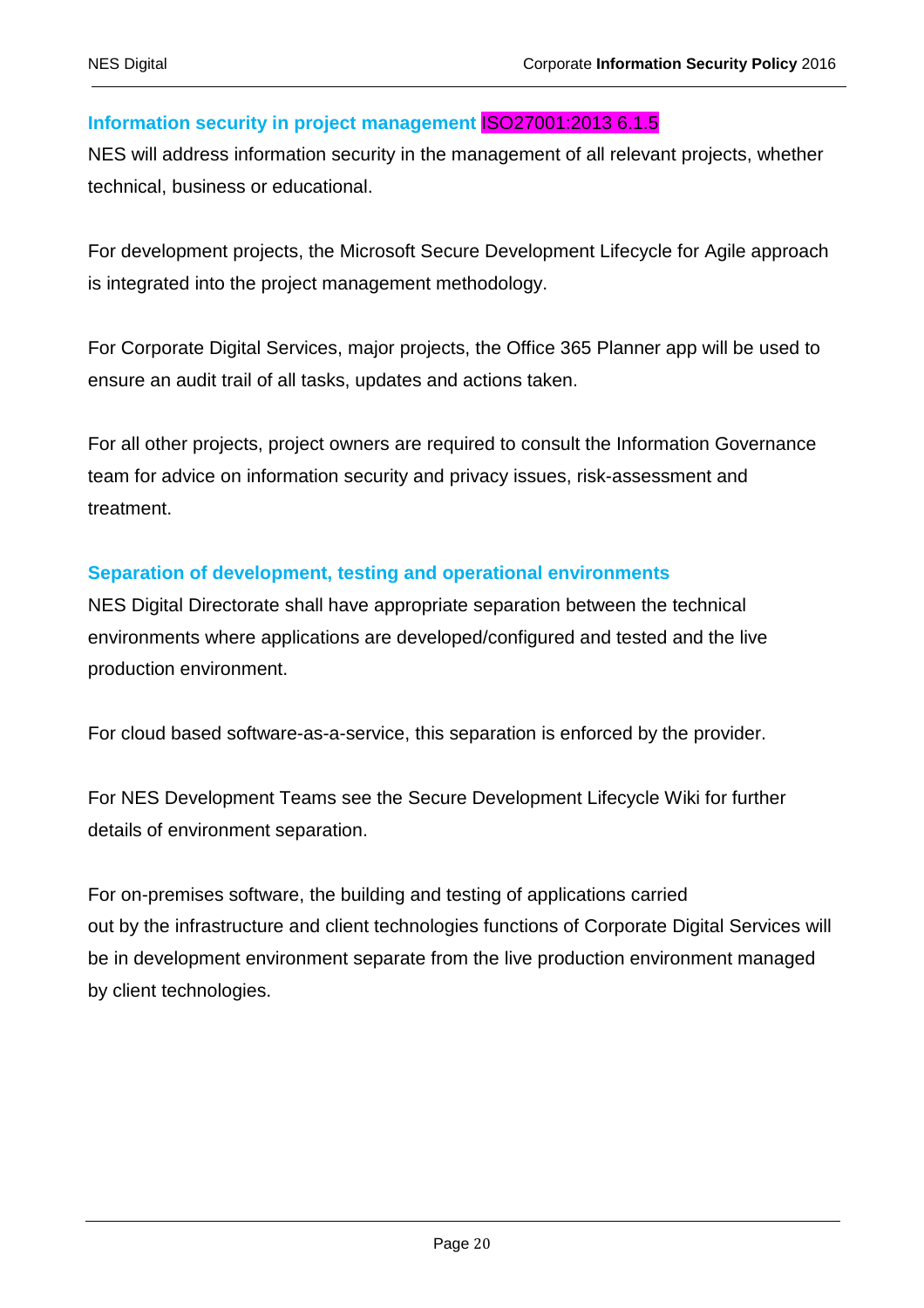## Mobile Devices, remote access and homeworking

This policy applies in situations where NES deploys mobile computing devices which have been purchased by NES and to authorised business use of employees' personal devices.

Mobile devices present a risk due to the increased potential for theft or loss. NES will manage the risks associated with the use of mobile devices and media in line with the eHealth guidance set out in Managing Information Assurance for mobile wireless services in NHSScotland: Good Practice Guide (May 2012).

Where authorised by line management, staff may use personal devices to access and manage non-sensitive NES data in compliance with the controls and processes set out in the User Information Security Policy.

Staff may work with NES data in a home or non-office environment in compliance with the User Information Security Policy, homeworking and teleworking policies. [ISO/IEC27001:2013 11.2.6]: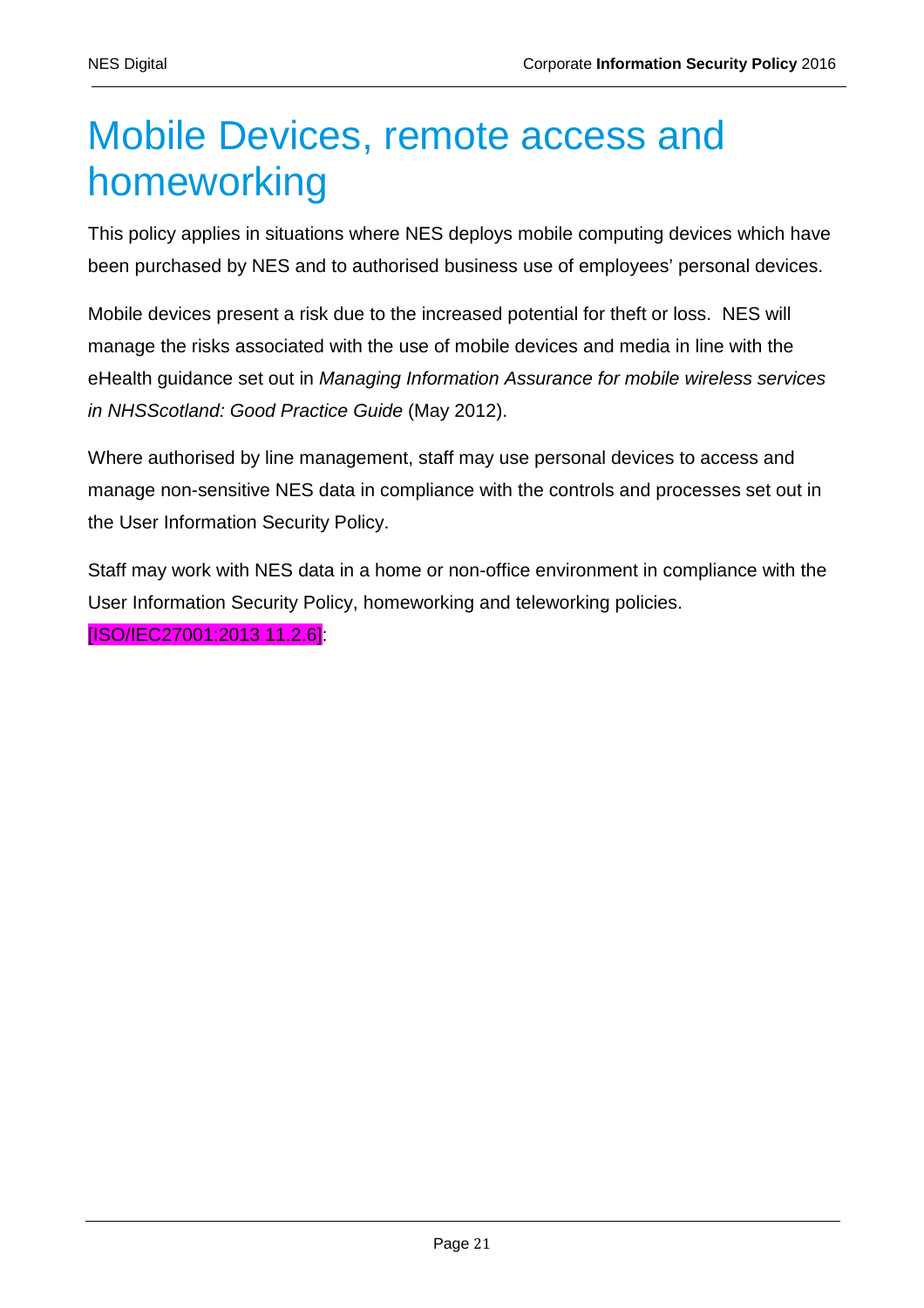### Systems Development

Staff who authorise the development or purchase of information systems will be responsible for ensuring that the specification conforms to the purpose for which the systems are required. Developers or procurers of information systems, including external service providers, will be responsible for ensuring that systems produce results as specified and provide adequate means of security. The relevant security requirements for a system must be documented and included in the specification for any new or significantly changed system. [ISO/IEC27001:2013 14.1.1]:

NES development teams will apply the Microsoft Secure Development Lifecycle to development projects, suitably adapted for NES purposes. This provides secure engineering principles for development of applications. **[ISO/IEC27001:2013 14.2.1 and** 14.2.5]:

New information systems being considered for procurement by NES must include adequate security measures that are clearly assessed and documented in the Business Case. The regulatory framework of the NHS, including Data Protection and Caldicott requirements must be adhered to, both in the requirement, design and implementation stages.

The testing of all applications must be documented and attention paid to all aspects of security. Configuration Management must be used for each system – specifically, all initialisation files, data and test results files and system files must be identified and preserved with appropriate security and accountability. [ISO/IEC27001:2013 14.3.1]

Operational data will not be provided for use in application development or testing outside of NES own secure IT environment. Any personally identifiable data to be used for testing must be obfuscated (false identifiers added to genuine user data) before use in test or development environments. [ISO/IEC27001:2013 18.1.4]

In provisioning databases on a cloud platform, NES will apply EU-only data replication options. Any exception will be managed on an individual basis with the justification and all additional controls or risk assessment documented. In the configuration of firewalls, NES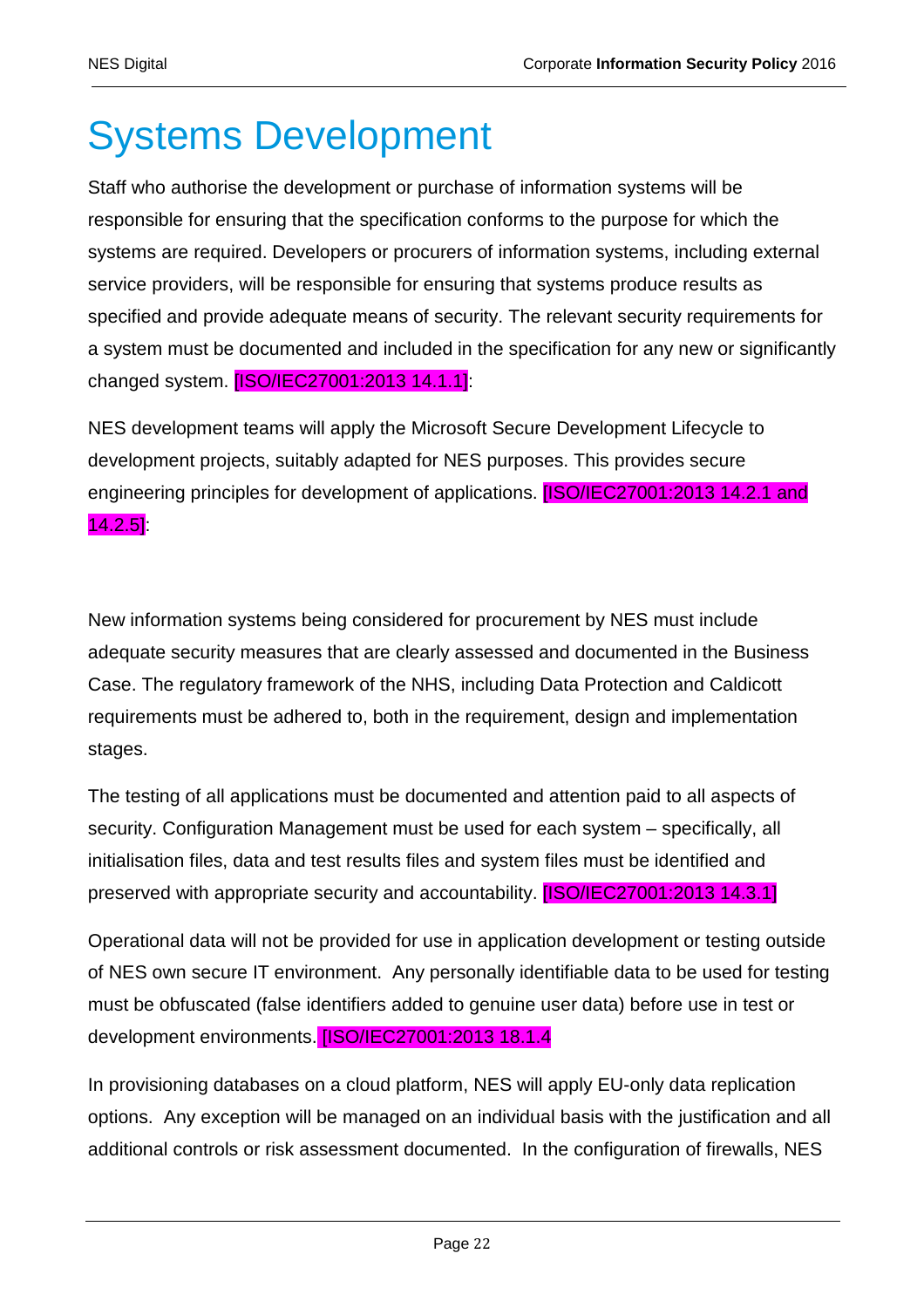will adopt Microsoft Development Network best practice. Server certificates are mandatory for all servers with external connections and recommended for internal-only servers.

NES will apply encryption in transit for all application data and communications, implementing Transport Layer Security (TLS) wherever possible **[ISO/IEC27001:2013** 14.1.2] including the use of opportunistic TLS for email traffic. **[ISO/IEC27001:2013 13.2.1** 

NES will apply encryption at rest (SQL TDE) by default for all databases. Any exceptions to the TDE setting will be justified and documented.

Any system designed to be accessible on mobile devices and which provides access to personal or other sensitive data must ensure that no data is cached or saved to devices or that data is removed from those devices once the service or connection has terminated. (See eHealth Mobile Device Guidance 2012).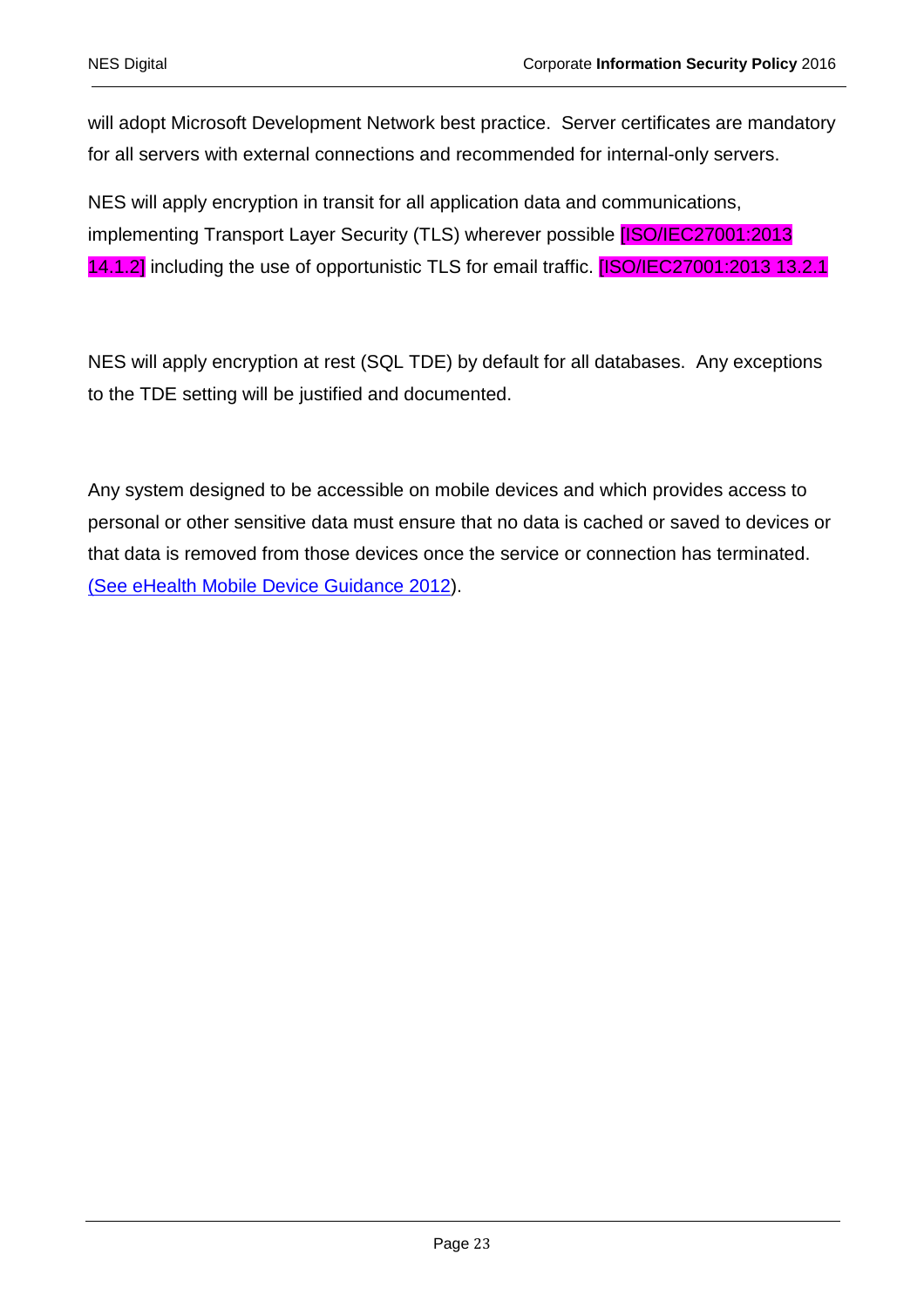### Authentication and registration of users

#### ([ISO/IEC27001:2013 9.3.1c)

The identification and authentication of authorised users of NES systems is core to effective information security.

Line managers are responsible for informing Digital Directorate and the administrators of other relevant systems at the earliest opportunity of all new users (joiners), moving staff and leavers, indicating what information assets and level of authority they should have. Line managers must also inform Digital Directorate and the administrators or any other relevant systems of any changes to the required level of access and authority. Digital Directorate and system administrators will maintain document procedures for the registration and removal of users.

Users of all systems are responsible for ensuring that their passwords are kept secure and confidential. Under no circumstances, shall users write down their passwords or share them with other users, including Director of the NES Digital Directorate staff.

If a user suspects that someone else may have become aware of his/her password (for instance, if another person has watched the user enter the password), the user must immediately change his/her password. If they believe NES systems or data have been compromised they must log an incident with the Information Governance Manager for investigation.

System administrators will, where technically possible, configure password requirements on NES systems as follows: **[ISO/IEC27001:2013 9.4.3]**:

- be a minimum of 8 characters in length; where possible, the minimum character length will be configured in the system;
- force a change at least every 90 days;
- enforce password history of 6;
- be changed on first login;
- contain at least three of the four possible character types, (lowercase letters, upper case letters, numbers and special characters);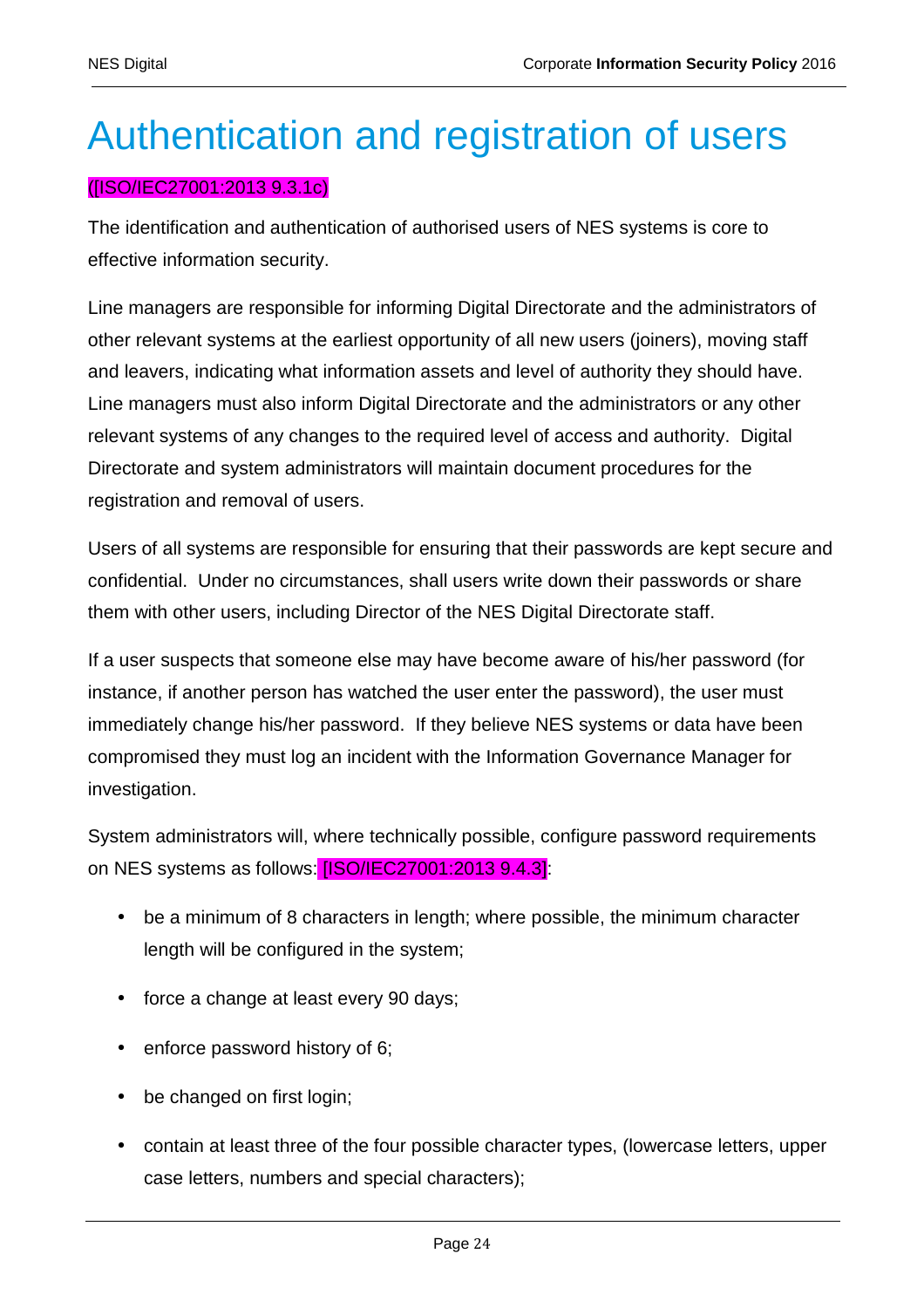No member of NES Digital Directorate staff will ever need to ask for a user's password and users must never disclose a password to anyone.

Third Party support staff must be issued with their own unique ID and password to carry out their tasks. Upon completion of the agreed work the account must be disabled. The account shall only be re-enabled when third parties have further approved work to complete.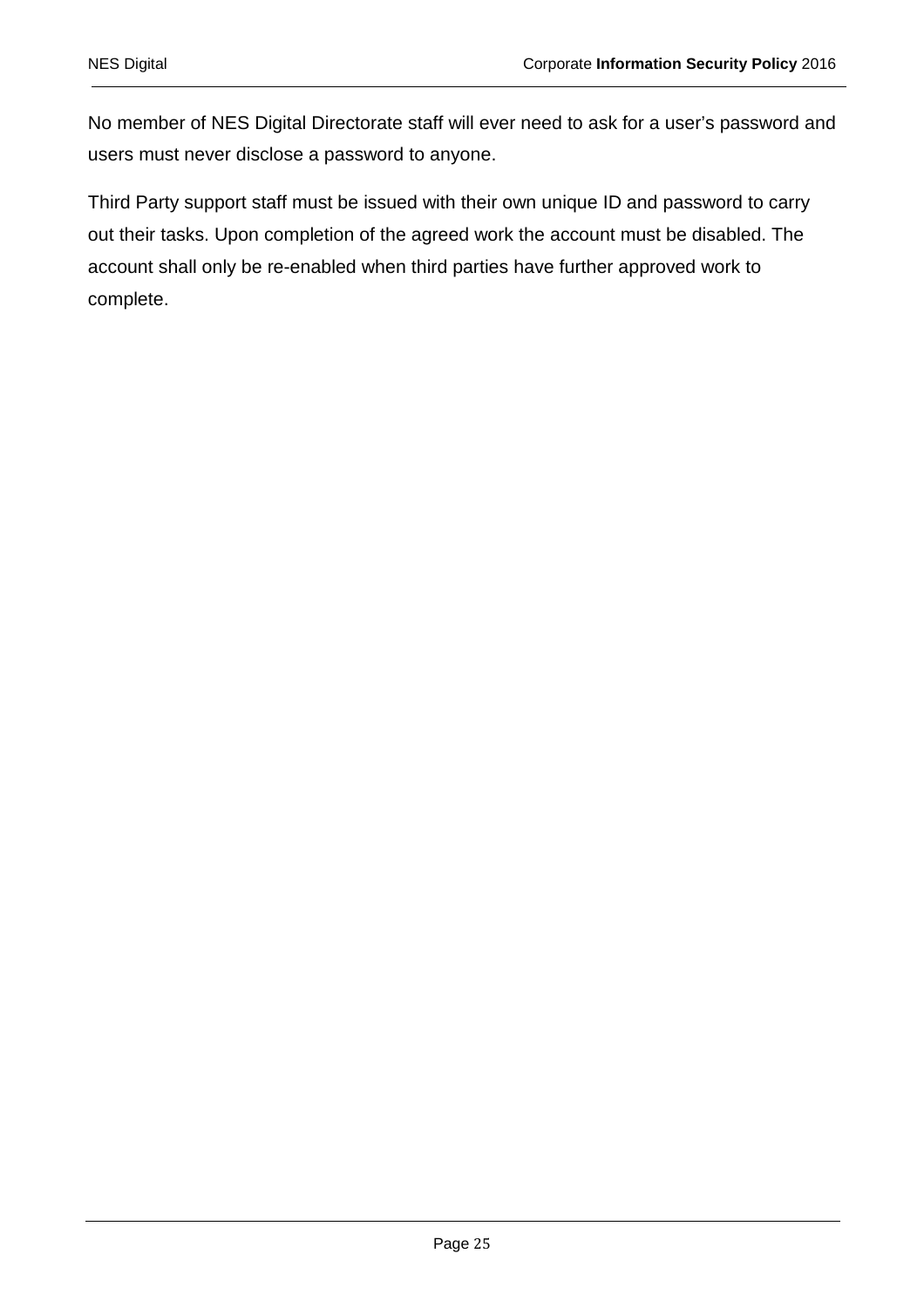### Security of third party access

#### [ISO/IEC27001:2013 13.2.4]

No external agency (NHS or not) will be given access to any NES networks unless the access has been formally authorised. All access by non-NHS agencies will be governed by contracts which will include security and confidentiality agreements. External agencies will only be allowed access to specific/relevant systems. NES will control all external agencies' access to its systems via SWAN remote access for organisations that have full code of connection.

Where this is not possible then access using similar standards (such as strong authentication and VPN) may be used as an alternative. Any third-party access to NES systems will be subject to risk assessment as appropriate.

#### [ISO/IEC27001:2013 15.1.1, ISO/IEC27001:2013 15.1.2, ISO/IEC27001:2013 15.1.3

Contractual arrangements with third parties will include agreement on the classification of information, the need for confidentiality control and how this will be applied. Where confidential information is to be (or could be) accessed, NES will require any supplier to have formal contractual confidentiality clauses with all employees accessing such data. Where the third party is processing personal data (relating to identifiable individuals) on behalf of NES, their work shall be subject to a Data Processor Agreement. [ISO/IEC27001:2013 18.1.4

Contractual and other agreements between NES and third parties accessing our systems or information assets should include the following wherever appropriate:

- Authorised means of connection.
- Controls over return/destruction of information. **[ISO/IEC27001:2013 8.1.4]**
- Agreement on acceptable levels of data integrity and availability.
- Liabilities of the parties to the agreement.
- Legal responsibilities (Data Protection, Intellectual Property etc.). [ISO/IEC27001:2013 18.1.2]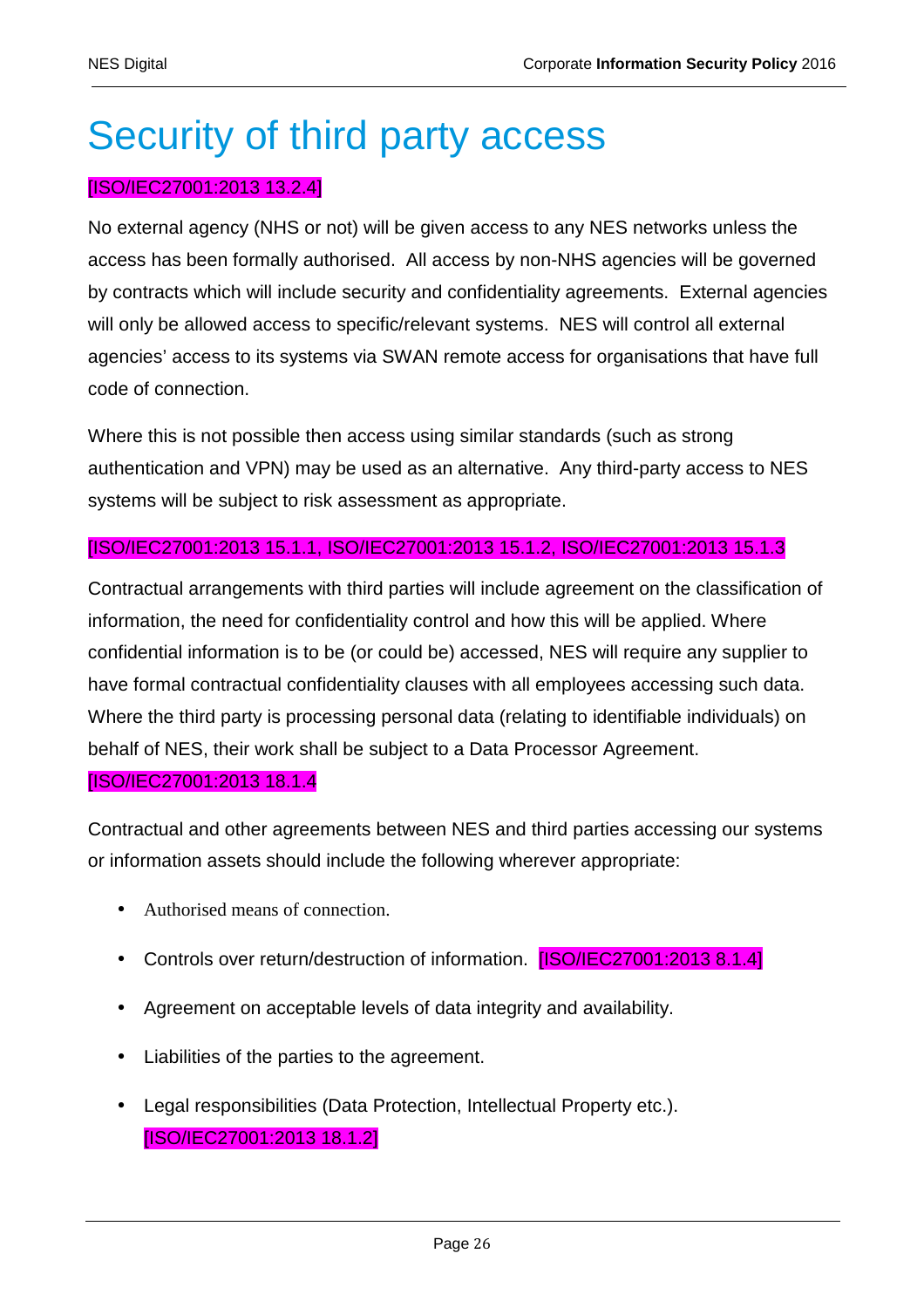- The right to revoke agreement or access by any party in particular circumstances.
- The right of NES to receive and examine evidence of compliance from the third party.
- Protection against malicious software.
- Arrangements for reporting and investigating potential breaches including full audit trails.
- Involvement with additional subcontractors.
- Authorisation and authentication processes for Users.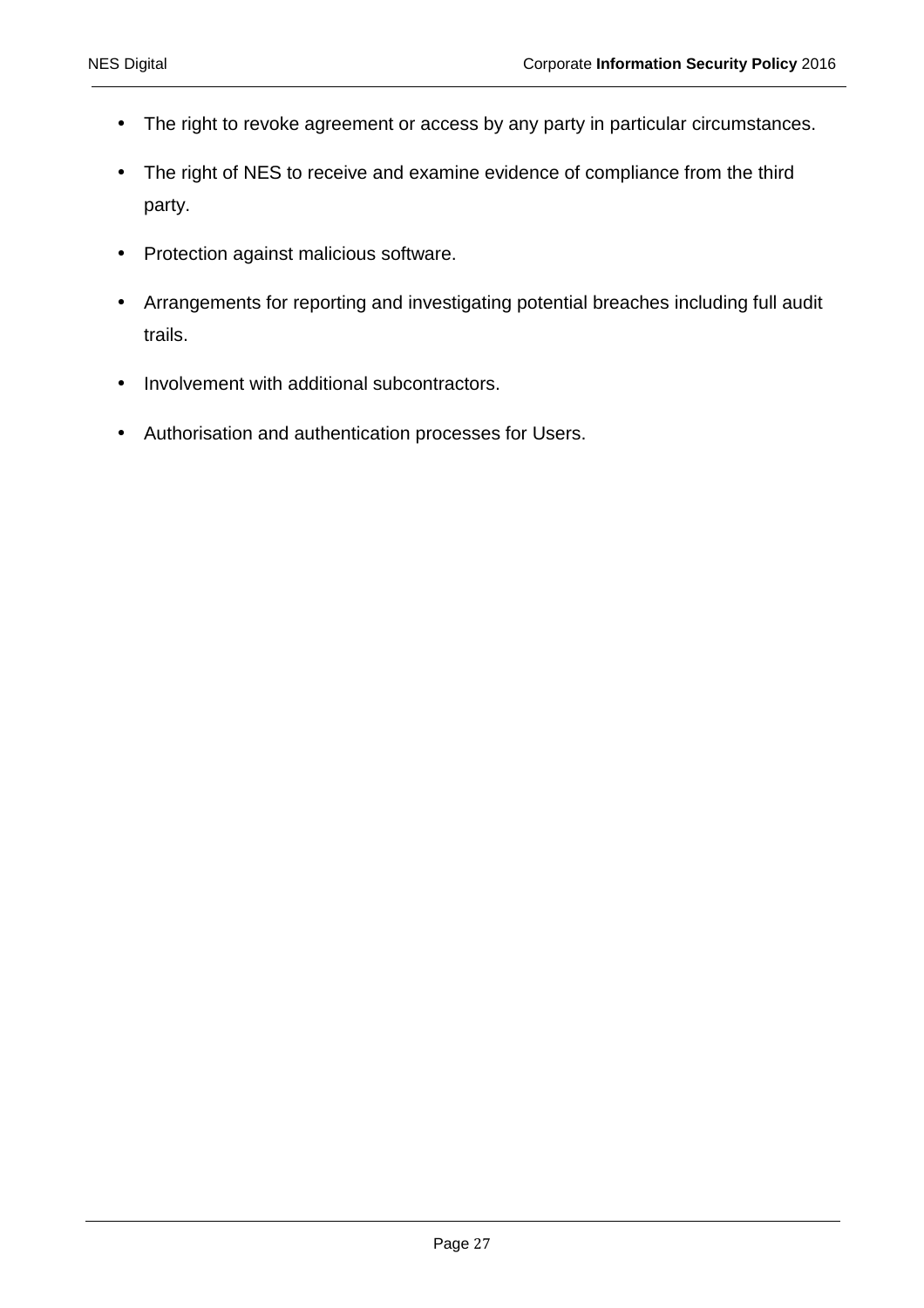# Security Classification [ISO/IEC27001:2013 8.2.1]

NES has adopted the NHSScotland Green, Amber, Red classification of information:

| eHealth Guidance                                                                                                                                                                                                                                                                                                                                                                                                                                                                                                                                                                                                                                                                                                                                                                                                                                                                                                                                                                                                                                                                                                                                                                                                                                                                                                                                  | <b>NES examples</b>                                                                                                                                                                                                                                                                   | <b>Equivalent UK</b><br><b>Government</b><br><b>Security</b>                                                                                                                                                                                                                             |
|---------------------------------------------------------------------------------------------------------------------------------------------------------------------------------------------------------------------------------------------------------------------------------------------------------------------------------------------------------------------------------------------------------------------------------------------------------------------------------------------------------------------------------------------------------------------------------------------------------------------------------------------------------------------------------------------------------------------------------------------------------------------------------------------------------------------------------------------------------------------------------------------------------------------------------------------------------------------------------------------------------------------------------------------------------------------------------------------------------------------------------------------------------------------------------------------------------------------------------------------------------------------------------------------------------------------------------------------------|---------------------------------------------------------------------------------------------------------------------------------------------------------------------------------------------------------------------------------------------------------------------------------------|------------------------------------------------------------------------------------------------------------------------------------------------------------------------------------------------------------------------------------------------------------------------------------------|
|                                                                                                                                                                                                                                                                                                                                                                                                                                                                                                                                                                                                                                                                                                                                                                                                                                                                                                                                                                                                                                                                                                                                                                                                                                                                                                                                                   |                                                                                                                                                                                                                                                                                       | <b>Classification</b>                                                                                                                                                                                                                                                                    |
| <b>GREEN: Unclassified information</b><br>This is information which is unlikely to cause distress to<br>individuals, breach confidence, or cause any financial or other<br>harm to the organisation if lost or disclosed to unintended<br>recipients. This can include information which mentions only a<br>person's name (e.g. routine appointment confirmation letter)<br>as long as it does not contain anything that is judged to<br>describe a person's physical or mental state.                                                                                                                                                                                                                                                                                                                                                                                                                                                                                                                                                                                                                                                                                                                                                                                                                                                            | Most NES documents fall<br>within this category,<br>including:<br>Names, posts of<br>trainees<br>Most management<br>٠<br>correspondence<br>and minutes<br>Work contact details<br>$\bullet$                                                                                           | <b>OFFICIAL</b>                                                                                                                                                                                                                                                                          |
| <b>AMBER: Protected information</b><br>In most boards the largest proportion of patient information<br>can be said to require extra protection because it constitutes<br>sensitive personal data as defined by the Data Protection Act.<br>In particular:<br>• Any information about an individual (i.e. anything clinical or<br>non-clinical) that would cause short-term distress,<br>inconvenience or significant embarrassment if lost.<br>• Any information which if lost or disclosed to unintended<br>recipients would lead to a low risk to a person's safety (e.g.<br>loss of an address but no evidence to suggest direct harm<br>would result).<br>. Any information if lost that would be likely to negatively affect<br>the efficiency of that service (e.g. cancellation of<br>appointments).                                                                                                                                                                                                                                                                                                                                                                                                                                                                                                                                       | Information on the<br>$\bullet$<br>performance or<br>health of individual<br>colleagues or<br>trainees<br>Commercially<br>sensitive<br>procurement<br>information during<br>the tendering<br>process<br>Home contact<br>$\bullet$<br>details<br>Sensitive<br>management<br>discussion | <b>OFFICIAL</b>                                                                                                                                                                                                                                                                          |
| <b>RED: Highly sensitive information</b><br>Most boards also hold some information which is highly<br>sensitive. Particularly:<br>• Any information which if lost could directly lead to actual<br>harm (e.g. to mental health or put the person at physical risk<br>from themselves or others in any way).<br>• Any information that would in the opinion of a qualified<br>person cause substantial distress and/or constitute a<br>substantial breach in privacy (e.g. identity theft, loss of<br>professional standing) to the subject. This is likely to include<br>for example information on a person's sexual health.<br>. Information that affects the privacy or could cause distress to<br>more than one individual (e.g. several family members or<br>several linked persons contained in a file).<br>· Information relating to vulnerable persons' health (e.g. child<br>protection cases)<br>. Information governed by legislation that requires additional<br>layers of security and recognises the substantial distress that<br>would be caused by loss (e.g. embryology, human fertilisation<br>and gender re-assignment).<br>• Information if lost that is likely to result in undermining<br>confidence in the service or would cause significant financial<br>loss to the organisation, prejudice investigation of crime etc. | Detailed E&D<br>$\bullet$<br>information<br>identifying<br>individuals,<br>particularly sexual<br>orientation<br>Serious allegations<br>against individual<br>trainees<br>Banking or credit<br>$\bullet$<br>card details of<br>individuals                                            | OFFICIAL-<br><b>SENSITIVE</b><br>PERSONAL<br>When<br>communicating with<br>UK or Scottish<br>Government<br>agencies, local<br>authorities or the<br>Police, Red data<br>must be labelled as<br><b>OFFICIAL -</b><br><b>SENSITIVE</b><br>PERSONAL.<br><b>ISO/IEC27001:20</b><br>13 8.2.2] |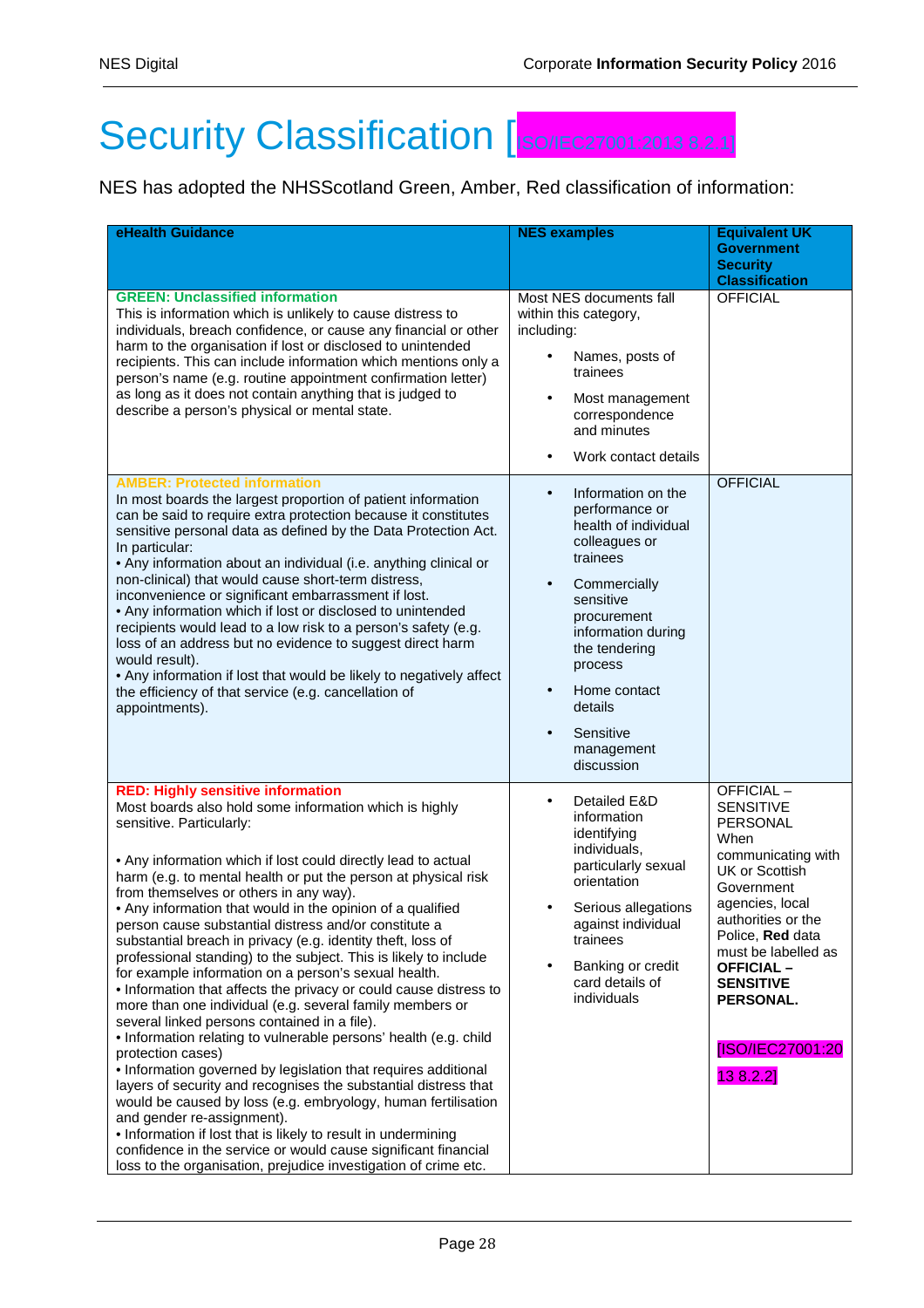## Legislation and standards

| Source                                            | <b>Title</b>                                                | Link                                                                                                                       |
|---------------------------------------------------|-------------------------------------------------------------|----------------------------------------------------------------------------------------------------------------------------|
| International<br><b>Standards</b><br>Organisation | ISO/IEC27001: 2013 Information<br><b>Security Standards</b> |                                                                                                                            |
| International<br><b>Standards</b><br>Organisation | ISO15489 Records Management<br>Standard                     |                                                                                                                            |
| Legislation                                       | <b>Computer Misuse Act 1990</b>                             | http://www.opsi.gov.uk/acts/acts1<br>990/Ukpga_19900018_en_1.htm                                                           |
| Legislation                                       | Freedom of Information (Scotland) Act<br>2002               | http://www.opsi.gov.uk/legislation/<br>scotland/acts2002/20020013.htm                                                      |
| Legislation                                       | <b>NHS Education for Scotland Order</b><br>2002             | http://www.opsi.gov.uk/legislation/<br>scotland/ssi2002/20020103.htm                                                       |
| Legislation                                       | Data Protection Act 1998                                    | http://www.opsi.gov.uk/acts/acts1<br>998/19980029.htm                                                                      |
| Legislation                                       | <b>European General Data Protection</b><br>Regulation 2016  |                                                                                                                            |
| Cabinet Office, UK<br>Government                  | <b>Cloud Security Principles</b>                            | https://www.gov.uk/governmen<br>t/publications/cloud-service-<br>security-principles/cloud-<br>service-security-principles |
| <b>Cloud Security</b><br>Alliance                 | <b>Cloud Controls Matrix</b>                                | https://cloudsecurityalliance.or<br>g/download/cloud-controls-<br>matrix-v3-0-1/                                           |
| <b>SGD eHealth</b><br><b>Directorate</b>          | eHealth Mobile Device Guidance                              | http://www.sehd.scot.nhs.uk/m<br>els/CEL2012 25.pdf                                                                        |

Regulatory Framework Tracker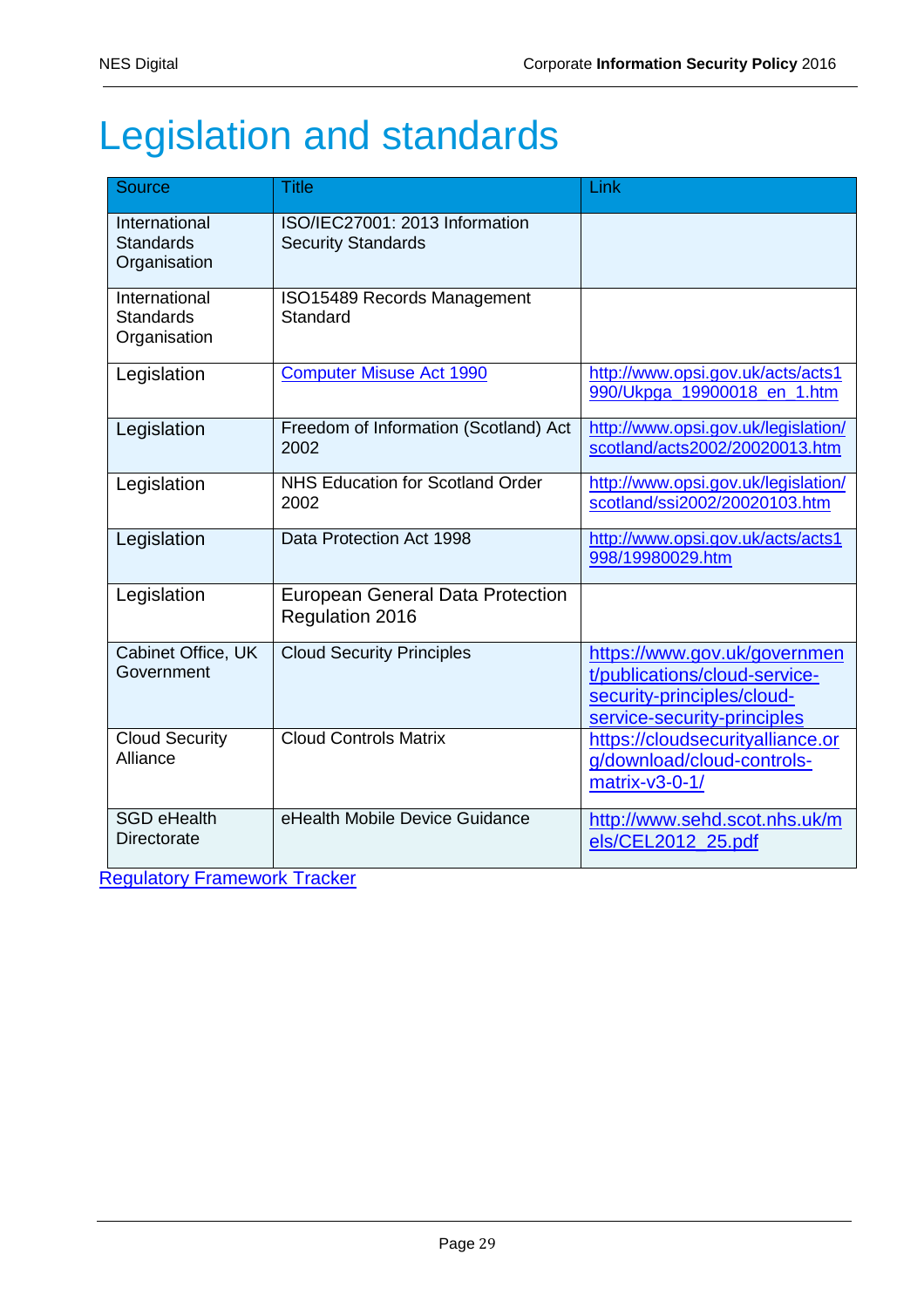# NHS Scotland guidance frameworks

| <b>Information security policies</b>                                                                                                                                                                                                                                                                                                                                       |  |  |  |
|----------------------------------------------------------------------------------------------------------------------------------------------------------------------------------------------------------------------------------------------------------------------------------------------------------------------------------------------------------------------------|--|--|--|
| <b>Strategy level</b>                                                                                                                                                                                                                                                                                                                                                      |  |  |  |
| The eHealth Strategy 2014 - 2017 (2014)<br>The eHealth Infrastructure Strategy (v1.1 August 2013)<br>The eHealth Application Strategy (v1 June 2012)                                                                                                                                                                                                                       |  |  |  |
| <b>Information Governance</b>                                                                                                                                                                                                                                                                                                                                              |  |  |  |
| Director Letter Information Governance (2015)<br>IG1 Information Governance one page executive briefing April 2015 (2015)<br>IG2 Information Governance Improvement Plan April 2015 (2015)<br><b>Caldicott Guardian Manual</b><br>The Information Governance Review ("Caldicott 2") (March 2013)<br>CMO Scotland response to The Information Governance Review (June 2013) |  |  |  |
| <b>Information Security</b>                                                                                                                                                                                                                                                                                                                                                |  |  |  |
| IG3 Introduction NHSS Information Security Policy April 2015 (2015)<br>IG4 NHSS Information Security Policy Framework (2015)<br>IG4A NHSS Information Security Policy Framework ANNEX of Controls (2015)<br>Security Classification Framework - impact on eHealth (Feb 2014)<br>BMA Guidance on Use of Social Media (2012)                                                 |  |  |  |
| <b>Organisation of information security</b>                                                                                                                                                                                                                                                                                                                                |  |  |  |
| <b>NHS Scotland docs</b>                                                                                                                                                                                                                                                                                                                                                   |  |  |  |
| Information Assurance Advice to NHS Boards (2011)<br>Board Information Security Policy (Template, e-library, v1.1, June 2010)<br>Revised mobile data standard (SG eHealth, 2012)<br>Mobile device guidance (SG eHealth, 2012)                                                                                                                                              |  |  |  |
| <b>External docs</b>                                                                                                                                                                                                                                                                                                                                                       |  |  |  |
| Resource page for mobile device security (Apple, Android, Windows, etc.) (On NHS<br>Scotland Information Security site)                                                                                                                                                                                                                                                    |  |  |  |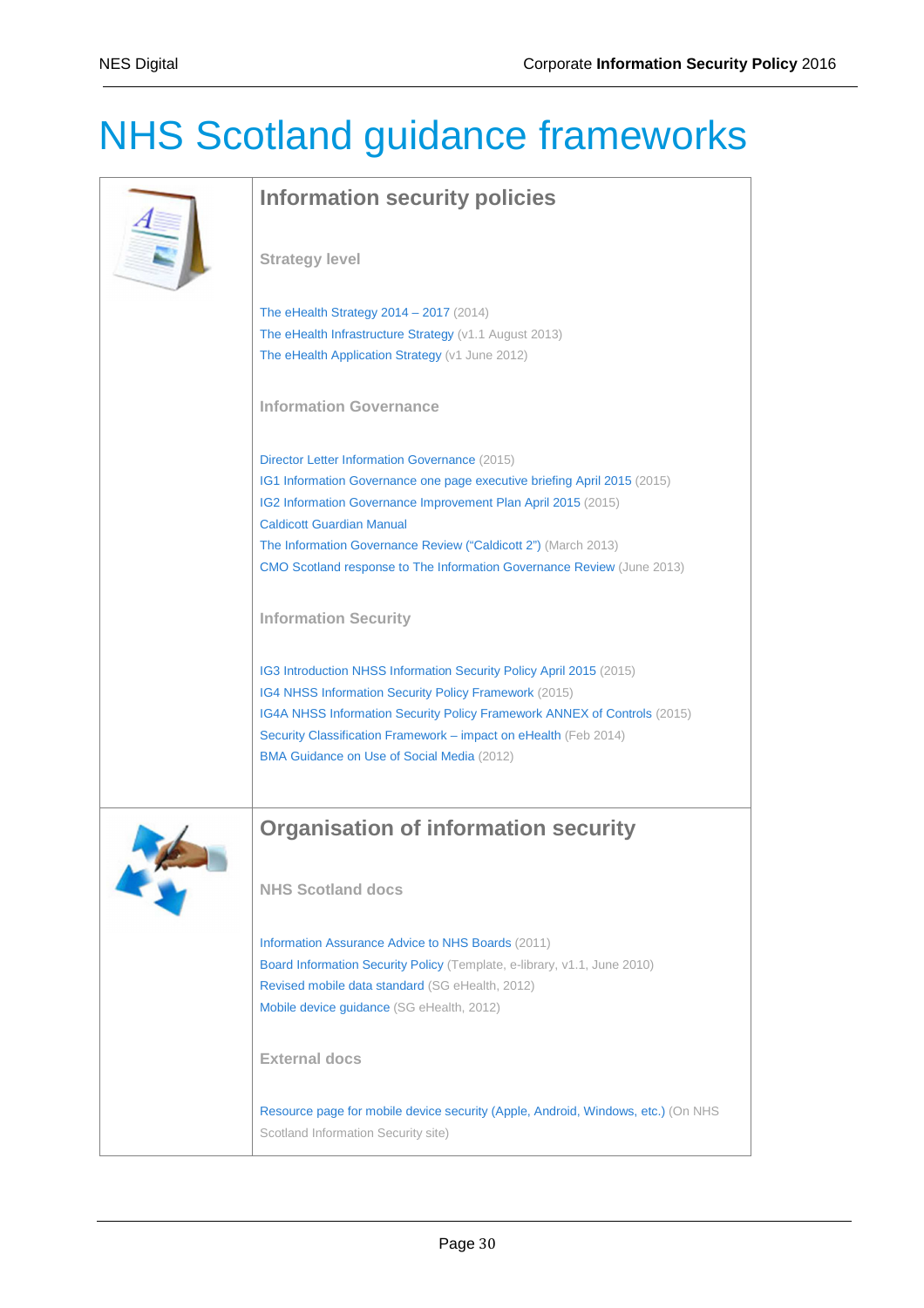| Remote Access (HSCIC v2.0 July 2009)<br>Use of Tablet Devices in NHS environments (HSCIC 2011)                                                                                                                                                                                                                          |
|-------------------------------------------------------------------------------------------------------------------------------------------------------------------------------------------------------------------------------------------------------------------------------------------------------------------------|
| <b>Human resources security</b>                                                                                                                                                                                                                                                                                         |
| <b>NHS Scotland docs</b>                                                                                                                                                                                                                                                                                                |
| Handling Information Securely - a Guide for NHS Staff (Feb 2016)<br>PIN Safer Pre and Post Employment Checks (Policy for NHS Scotland, 2014)<br>NHSScotland information security good practice guide - for staff (e-library, final version,<br>Dec 2008)<br>Information security posters/screensavers (this site, 2010) |
| <b>External docs</b>                                                                                                                                                                                                                                                                                                    |
| Pre-employment screening GPG (CPNI v3.0 May 2009)                                                                                                                                                                                                                                                                       |
| <b>Asset management</b>                                                                                                                                                                                                                                                                                                 |
| <b>NHS Scotland docs</b>                                                                                                                                                                                                                                                                                                |
| NHS Scotland Information Classification Scheme (2015)<br>Records Management: NHS Code of Practice v2.1 (2010)                                                                                                                                                                                                           |
| NHS Code of Practice on Protecting Patient Confidentiality (2012)<br>NHSScotland records management code of practice (v2.1, 2012)                                                                                                                                                                                       |
| <b>External docs</b>                                                                                                                                                                                                                                                                                                    |
| Disposal and Destruction of Sensitive Data (HSCIC 2015)<br>HMG IA5 Secure Sanitation (UNCLASSIFIED) (Cabinet Office, v4 April 2011)<br>Disposal and Destruction of Sensitive Data (HSCIC 2015)<br>CPNI Multi Function Device (MFD) security guide (CPNI 2011)                                                           |
| <b>Access control</b>                                                                                                                                                                                                                                                                                                   |
| <b>NHS Scotland docs</b>                                                                                                                                                                                                                                                                                                |
| Accessing Personal Information on Patients and Staff: A Framework for NHS Scotland<br>Access Protocol template (March 2010)                                                                                                                                                                                             |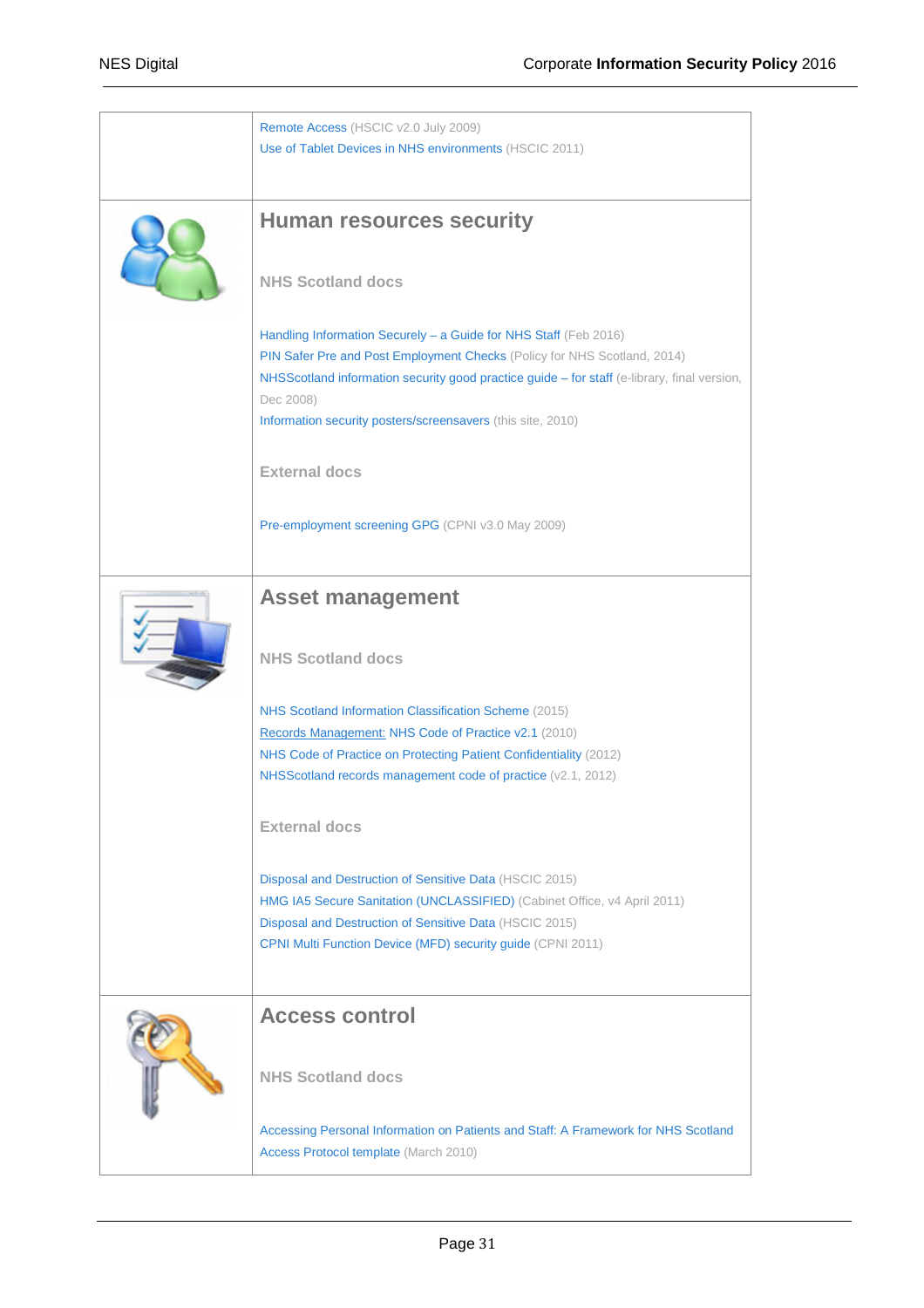| Access Protocol Guidance Note (March 2010)<br>SWAN Information Security Policy (v1.0 PDF) (2015)<br>SWAN Tier 1 Code of Connection (v1.0 PDF) (2015)<br>SWAN Tier 2 Connect Agreement (v1.0 PDF) (2015)<br>Handling Requests For Access To Personal Health Data (November 2011)<br>Accessing personal information of patients and staff - framework<br>NHSScotland Authentication Good practice guide (May 2012)<br><b>External docs</b> |
|------------------------------------------------------------------------------------------------------------------------------------------------------------------------------------------------------------------------------------------------------------------------------------------------------------------------------------------------------------------------------------------------------------------------------------------|
| <b>Cryptography</b><br><b>NHS Scotland docs</b><br><b>External docs</b>                                                                                                                                                                                                                                                                                                                                                                  |
| Approved Cryptographic Algorithms (HSCIC v3.0 2012)<br><b>Physical and environmental security</b><br><b>NHS Scotland docs</b><br><b>SWAN Information Security Policy (2015)</b>                                                                                                                                                                                                                                                          |
| <b>External docs</b><br>Physical security over IT (CPNI 2014)<br>protection of data centres (CPNI (2012)<br>Security doorsets and locking hardware (CPNI 2012)                                                                                                                                                                                                                                                                           |
| <b>Operations security</b><br><b>NHS Scotland docs</b><br>NHS D&G Internet Use and Monitoring Policy (example, v2.0 Jan 2008)<br>Managing Information Assurance for Mobile Wireless Services in NHS Scotland                                                                                                                                                                                                                             |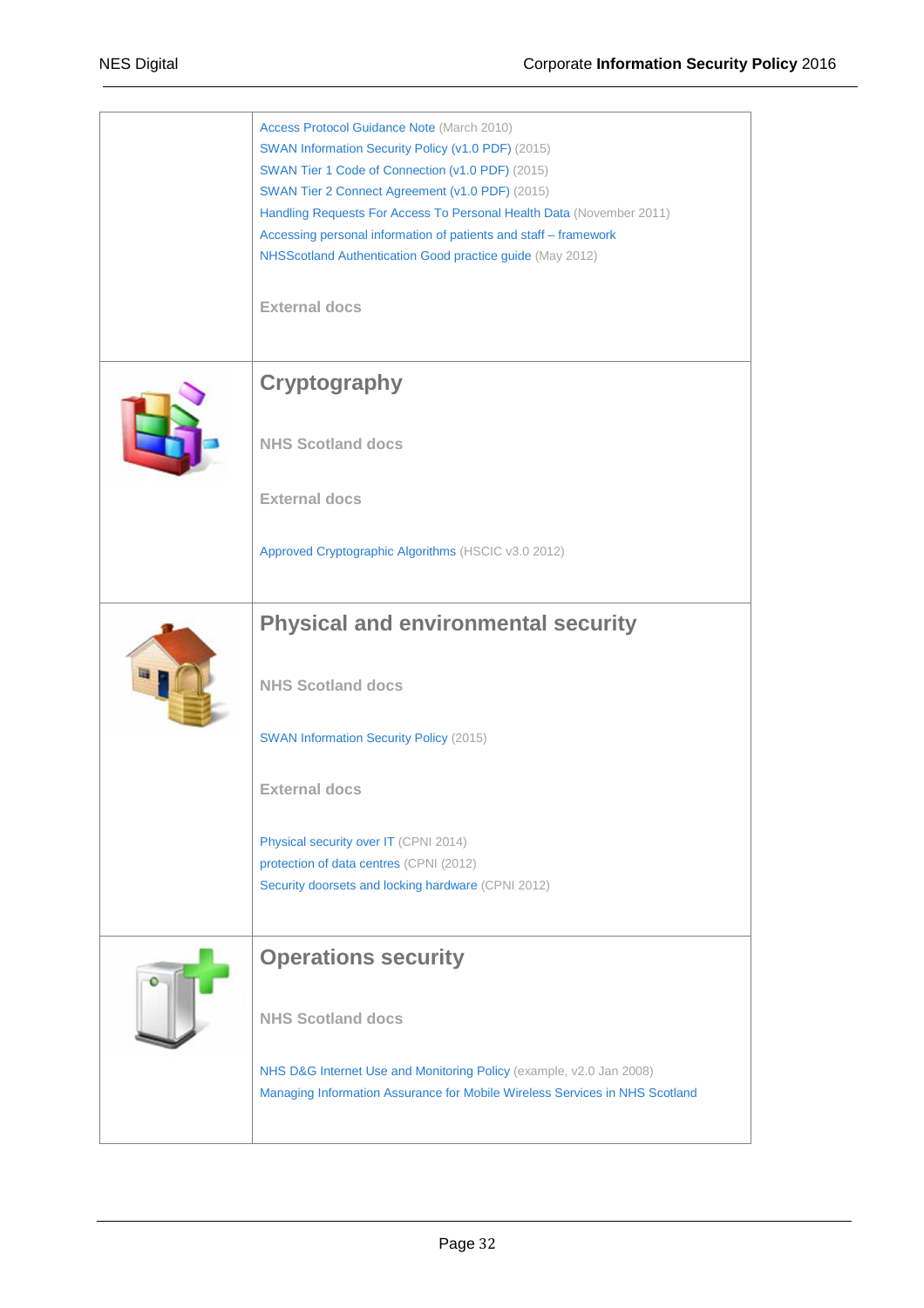| <b>External docs</b>                                                                                                                                                                                                                                                                                                                                            |
|-----------------------------------------------------------------------------------------------------------------------------------------------------------------------------------------------------------------------------------------------------------------------------------------------------------------------------------------------------------------|
| Anti-virus and Malware GPG (HSCIC v2.0 2010)<br>GPG13 - Protective Monitoring (CESG Oct 2012)<br>Good Practice Guide for Computer-Based Electronic Evidence (ACPOS)<br>Patch Management (HSCIC v1.0 Oct 2009)<br>System Hardening (HSCIC v1.0 Sep 2009)                                                                                                         |
| <b>Communications security</b>                                                                                                                                                                                                                                                                                                                                  |
| <b>NHS Scotland docs</b>                                                                                                                                                                                                                                                                                                                                        |
| <b>Application - Web Service Security Standard</b>                                                                                                                                                                                                                                                                                                              |
| Using eMail in Scotland: A Good Practice Guide 2014                                                                                                                                                                                                                                                                                                             |
| Frequently Asked Questions on New Guidance for eMail in NHSScotland                                                                                                                                                                                                                                                                                             |
| <b>SMS Good Practice Guide (August 2012)</b>                                                                                                                                                                                                                                                                                                                    |
| <b>Intra NHS Information Sharing Accord</b>                                                                                                                                                                                                                                                                                                                     |
| <b>HSCIC</b> docs                                                                                                                                                                                                                                                                                                                                               |
| Access Control List GPG (HSCIC v2.0 Feb 2009)                                                                                                                                                                                                                                                                                                                   |
| Application Security (HSCIC 2007)                                                                                                                                                                                                                                                                                                                               |
| Firewall Technologies (HSCIC v1.0 Dec 2007)                                                                                                                                                                                                                                                                                                                     |
| Local Area Network Security (HSCIC v2.0 Sep 2009)                                                                                                                                                                                                                                                                                                               |
| Securing Web Infrastructure and supporting services (HSCIC v1.0 Feb 2010)                                                                                                                                                                                                                                                                                       |
| Intrusion Detection and Prevention Systems(IDS/IPS) (HSCIC v2.0 Sep 2009)                                                                                                                                                                                                                                                                                       |
| Virtual Local Area Networks (VLANs) (HSCIC v2.0 Mar 2009)                                                                                                                                                                                                                                                                                                       |
| TCP/IP Ports and Protocols (HSCIC v1.0 Aug 2007)                                                                                                                                                                                                                                                                                                                |
| Network Address Translation (NAT) (HSCIC v2.0 Jan 2010)                                                                                                                                                                                                                                                                                                         |
| Site to Site VPN (HSCIC 2006)                                                                                                                                                                                                                                                                                                                                   |
| <b>Other external docs</b>                                                                                                                                                                                                                                                                                                                                      |
| Web services – hacking and hardening (OWASP, Layer 7, 2007)<br>Architectural Pattern 12 - Wireless Networking (CESG, Version 1.0, Feb 2013)<br>SP800-97 (Establishing Wireless Robust Security Networks) (NIST, Feb 2007)<br>sp800-41-rev1 (guidelines on firewalls and firewall policy) (NIST 2009)<br>SP800-44v2 (securing public facing servers) NIST (2007) |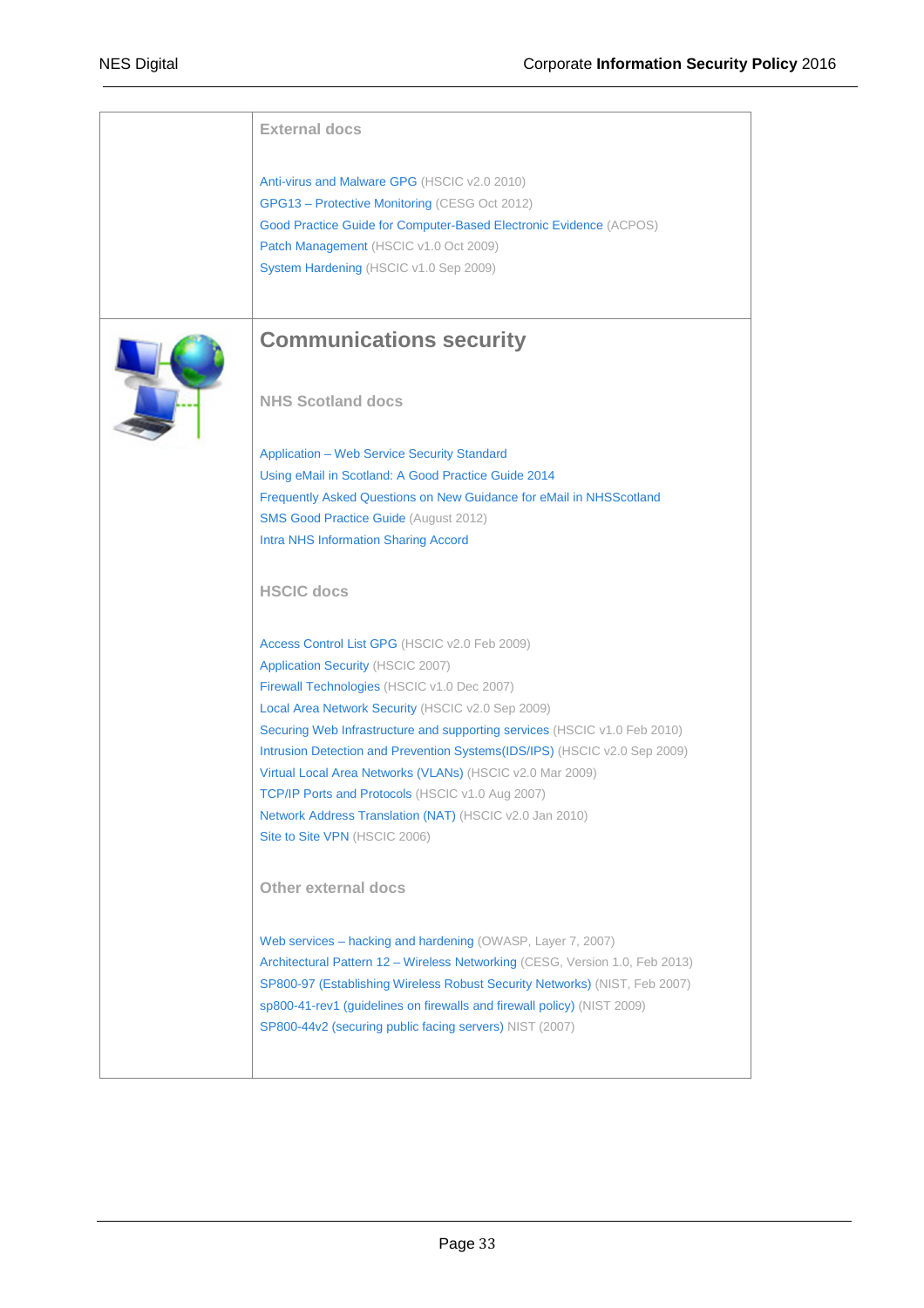| <b>System acquisition, development and</b>                                                                    |
|---------------------------------------------------------------------------------------------------------------|
| maintenance                                                                                                   |
| <b>NHS Scotland docs</b>                                                                                      |
| <b>External docs</b>                                                                                          |
| General Principles for Securing Information Systems (HSCIC v1.0 May 2009)                                     |
| <b>Supplier relationships</b>                                                                                 |
| <b>NHS Scotland docs</b>                                                                                      |
| CEL2011_25 (Safeguarding confidentiality in third party agreements) (2011)                                    |
| <b>External docs</b>                                                                                          |
| UK Government Legal Services - Model Services Contract                                                        |
| Security in the supply chain (CPNI 2015)<br>Security governance framework for IT managed services (CPNI 2009) |
| <b>Information security incident management</b>                                                               |
| <b>NHS Scotland docs</b>                                                                                      |
| Significant Incident Reporting Guidance (2014)                                                                |
| <b>External docs</b>                                                                                          |
| Information security aspects of business                                                                      |
| continuity management                                                                                         |
| <b>NHS Scotland docs</b>                                                                                      |
| <b>External docs</b>                                                                                          |
|                                                                                                               |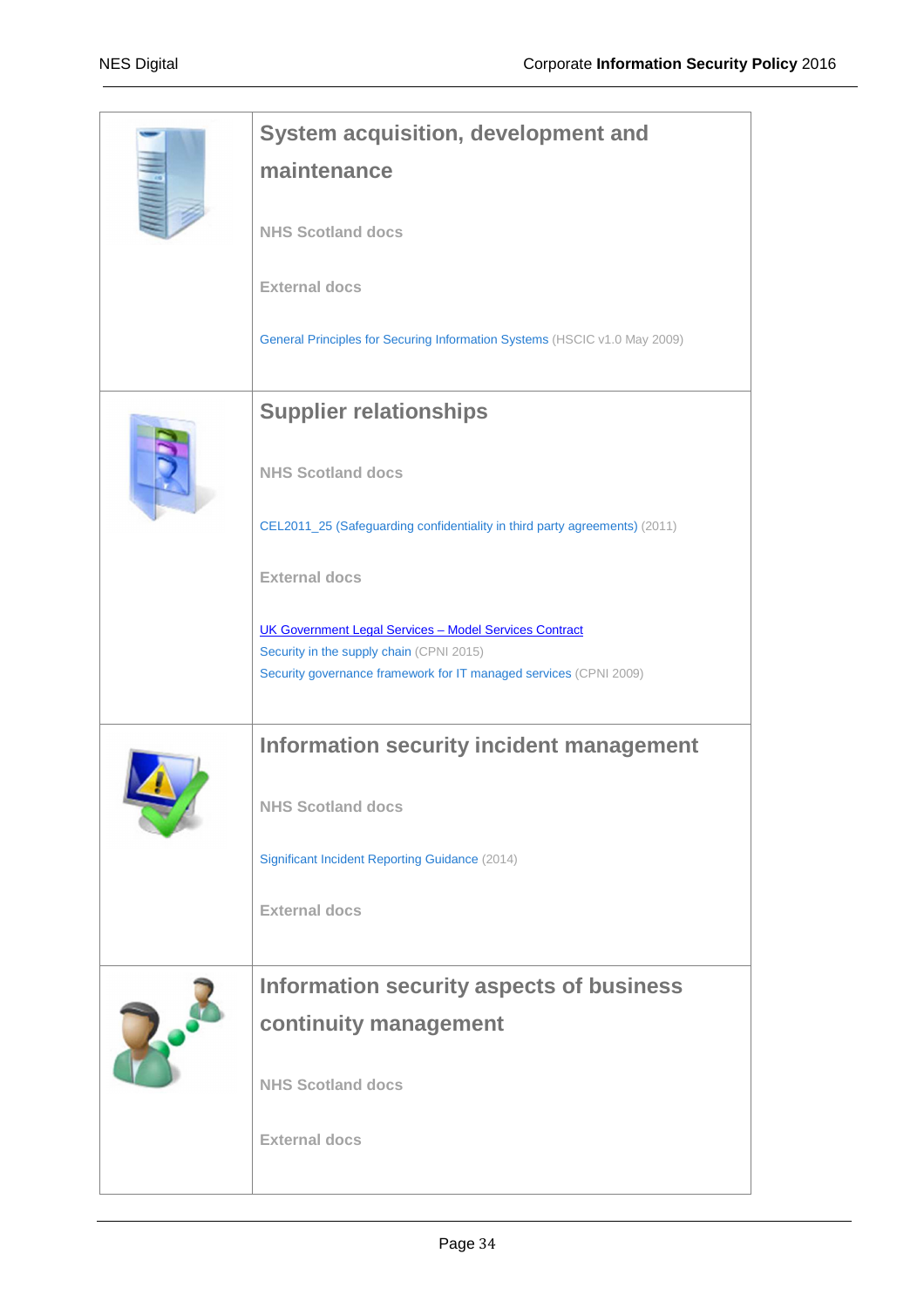| Business Continuity and Disaster Planning GPG (HSCIC v1.0 Sep 2009)                                                          |
|------------------------------------------------------------------------------------------------------------------------------|
| <b>Compliance</b>                                                                                                            |
| <b>NHS Scotland docs</b>                                                                                                     |
| NHS Factsheet on Protecting Patient Confidentiality                                                                          |
| <b>External docs</b>                                                                                                         |
| <b>Additional categories</b>                                                                                                 |
| <b>Technical standards</b>                                                                                                   |
| Infrastructure Standard v1.1                                                                                                 |
| Video Conferencing Standard v1.0                                                                                             |
| <b>Application - User Interface Standard</b>                                                                                 |
| Server Virtualisation Security (HSCIC v1.0 July 2009)                                                                        |
| Use of social media                                                                                                          |
| NHS Scotland Online Document Sharing GPG (SG eHealth 2013)                                                                   |
| Harnessing Online Social Networking within NHSScotland: Benefits and Risks (October<br>2011)                                 |
| Policy and Good Practice Guidelines for the Use of Social Media (NHS NES, v1.0 Sep                                           |
| 2010)<br>Virtualisation                                                                                                      |
|                                                                                                                              |
| NHS focussed standards                                                                                                       |
| Clinical Document Indexing Standard v2.8 (Sep 2015)                                                                          |
| <b>Clinical Information Presentation Standard V5.2</b>                                                                       |
| International Classification of Diseases (ICD) 10 Edition 4 - Standard                                                       |
| The use of the CHI (Community Health Index) across NHS Scotland (June 2013)                                                  |
| Extension of Emergency Care Summary (ECS) Access to Scheduled Care Settings in<br><b>Support of Medicines Reconciliation</b> |
|                                                                                                                              |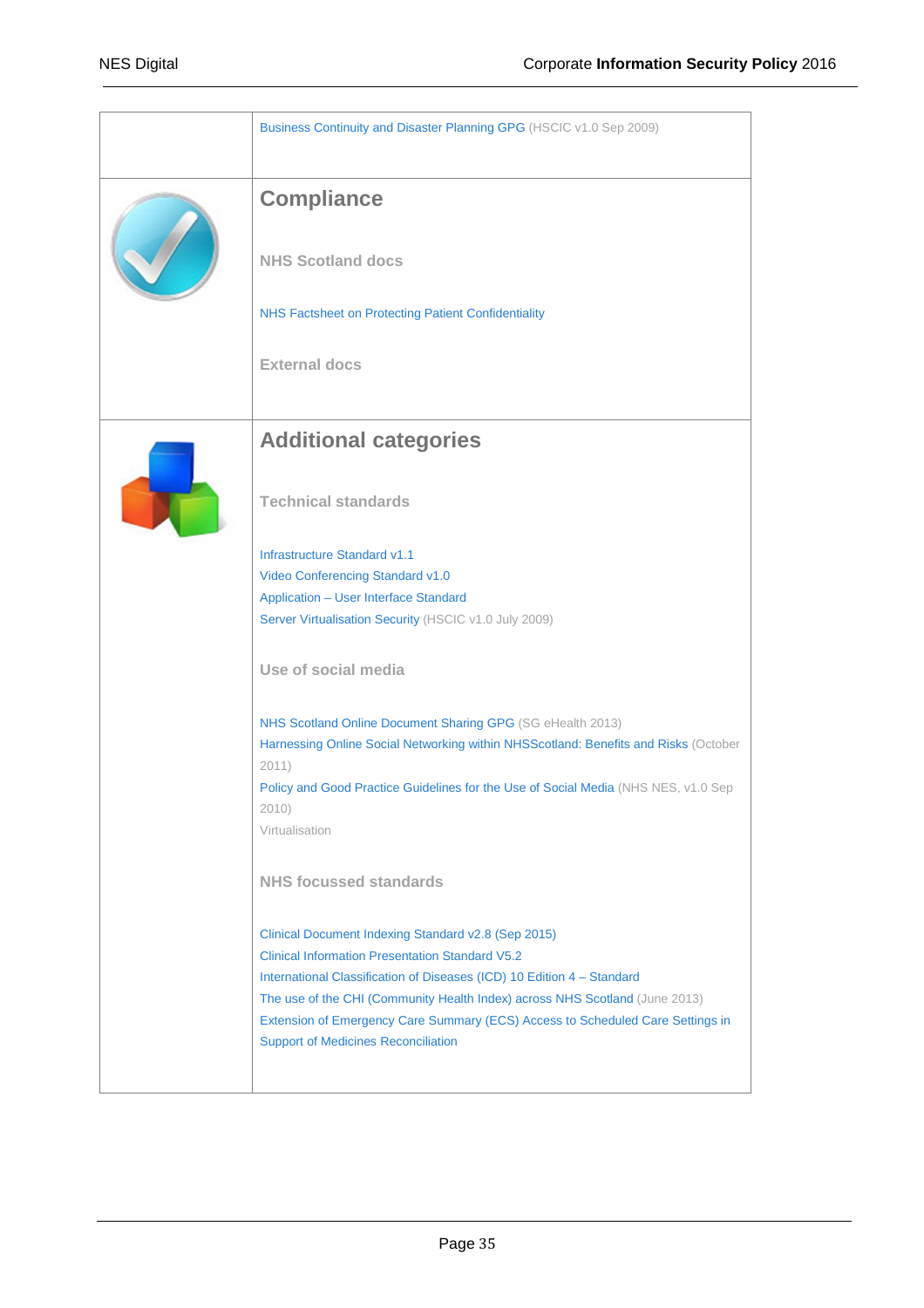| Document control          |                                                                                                 |
|---------------------------|-------------------------------------------------------------------------------------------------|
| <b>Version</b>            | 4.1 Final version approved by Staff Governance Committee                                        |
| <b>Title</b>              | <b>NES Information Security Policy</b>                                                          |
| <b>Summary</b>            | A policy document detailing the management and reporting structure for<br>Information Security. |
| Date                      | November 2016                                                                                   |
| Author                    | Information Governance Manager (Frank Rankin)                                                   |
| Owner                     | Senior Information Risk Owner, Christopher Wroath                                               |
| Document No.              | IGP004 v 4.1                                                                                    |
| <b>Document location:</b> | <b>Alfresco Digital Site</b>                                                                    |

| Authorisation                                           |                                   |                                                                                                    |                     |
|---------------------------------------------------------|-----------------------------------|----------------------------------------------------------------------------------------------------|---------------------|
| <b>Staff Governance Committee</b><br><b>Approved by</b> |                                   |                                                                                                    |                     |
| Date of approval<br>10 November 2016                    |                                   |                                                                                                    |                     |
| Date of Issue<br>21 November 2016                       |                                   |                                                                                                    |                     |
| IGP004 v 3.3 2011<br><b>Supersedes</b>                  |                                   |                                                                                                    |                     |
|                                                         | Date for review:<br>November 2018 |                                                                                                    |                     |
| Version history                                         |                                   |                                                                                                    |                     |
| Date                                                    | Version                           | Status/ Summary of changes                                                                         | Author              |
| March 2011                                              | 3.0                               | Initial draft for consideration by IG Group                                                        | <b>Frank Rankin</b> |
| May 2011                                                | 3.1                               | Redrafted to accommodate comments of IG Group and<br>ISO consultant. As presented for consultation | <b>Frank Rankin</b> |
| May 2011                                                | 3.2                               | Amendment to p. 5 re corporate systems                                                             | Deborah Dillon      |
| <b>July 2011</b>                                        | 3.3                               | Incorporating comments from F Torrens<br>As presented to Partnership Forum                         | <b>Frank Rankin</b> |
| August 2013                                             | 3.4                               | Reviewed and updated for submission to IGG                                                         | <b>Frank Rankin</b> |
| February 2014                                           | 3.5                               | Amended in line with IGG Comments, UK classification<br>revision and BYOD                          | <b>Frank Rankin</b> |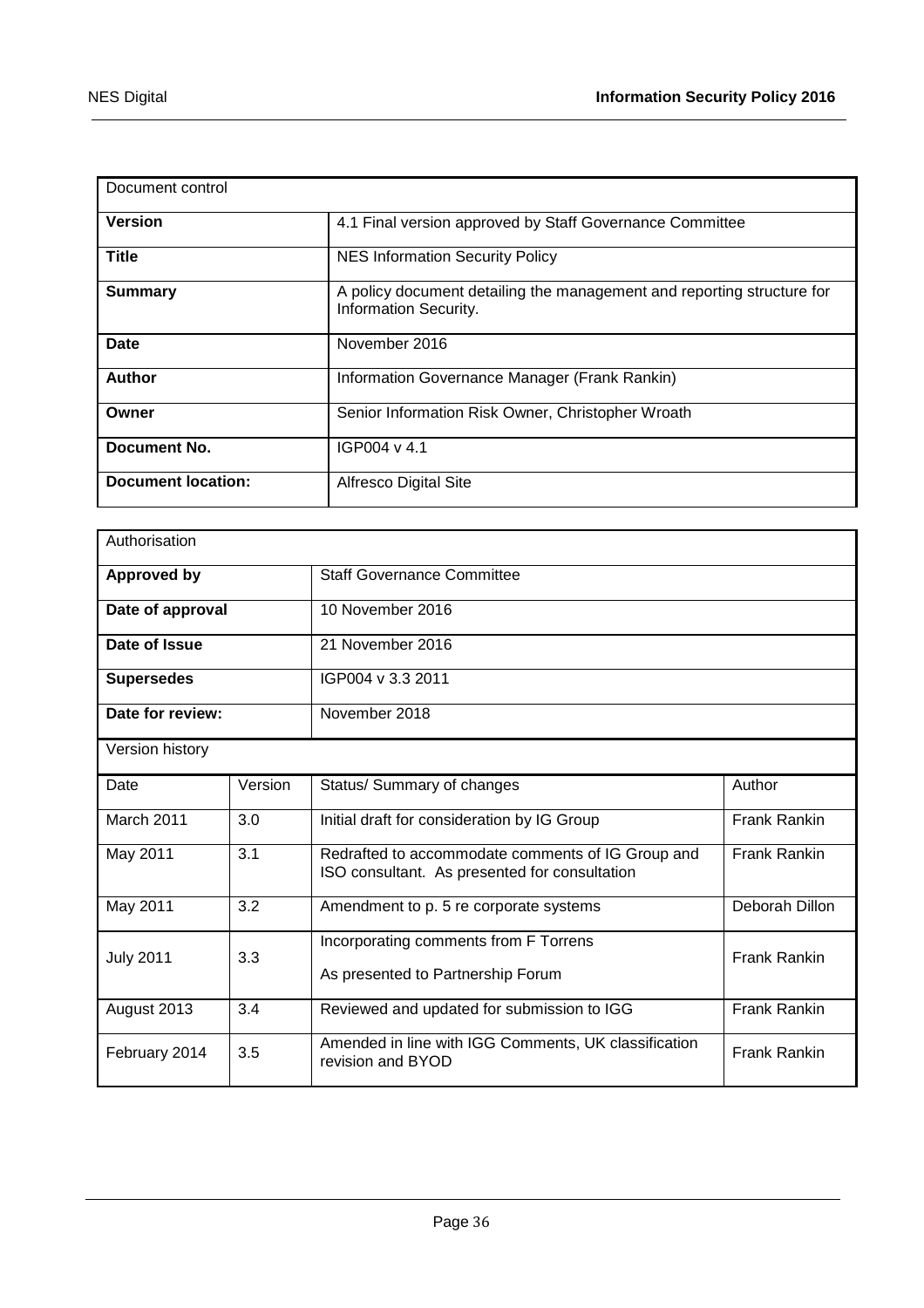| Authorisation    |      |                                                                                                                                                          |                     |
|------------------|------|----------------------------------------------------------------------------------------------------------------------------------------------------------|---------------------|
| February 2014    | 3.6  | As approved by Digital Engagement Group and sent for<br>consultation and EQIA.                                                                           | <b>Frank Rankin</b> |
| August 2014      | 3.7  | Incorporates comments from staff side.                                                                                                                   | <b>Frank Rankin</b> |
| October 2014     | 3.8  | Following staff consultation                                                                                                                             | <b>Frank Rankin</b> |
| June 2015        | 3.9  | Amended to accommodate changeover from<br>ISO27001:2005 to ISO27001:2013 and management<br>changes to Digital Directorate.                               | Nick Cowan          |
| August 2015      | 3.10 | Amended to accommodate ISO27001:2013 requirements<br>and include reference to NHS Scotland Info Sec<br>framework. Added to NES Digital document template | <b>Frank Rankin</b> |
| September 2015   | 3.11 | Reorganised to transfer relevant content to separate End<br><b>User Info Sec Policy</b>                                                                  | <b>Frank Rankin</b> |
| January 2016     | 3.12 | Revised to include content from NHS Scotland Info Sec<br>policy                                                                                          | <b>Frank Rankin</b> |
| February 2016    | 3.13 | Revised to include points from Secure Development<br>meeting                                                                                             | <b>Frank Rankin</b> |
| <b>July 2016</b> | 3.14 | Amended draft for consultation, incorporating SIRO<br>comments                                                                                           | <b>Frank Rankin</b> |
| October 2016     | 4.0  | Revised to include new Top Management Group. Version<br>for submission to Partnership Forum and Staff<br>Governance Committee                            | <b>Frank Rankin</b> |